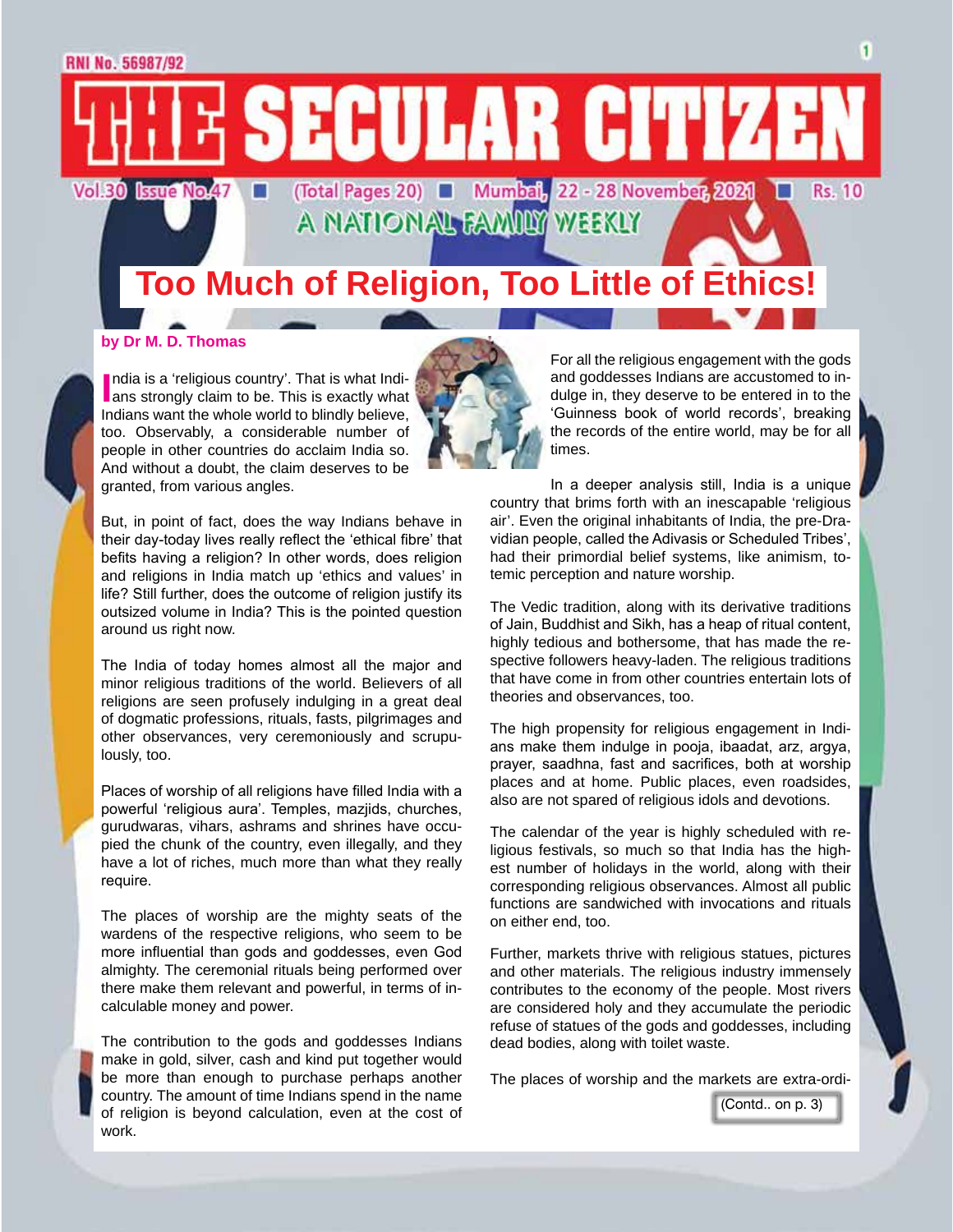## **Crafting Wealth From Waste!** *-: Sensible Recycling, the need of the hour :-*

*"When you put the whole picture together, recycling is the right thing to do." – Pam Shoemaker*

**Three** *jigari dosts*, Jace, Trishul and Rakes, were sitting by the window of the cafe one evening after work, whiling away their time when the topic of the problem ting by the window of the cafe one evening after work, whiling away their time when the topic of the problem

## **In Loving Memory** *First Death Anniversary Blessed are those who die in the Lord*



**Rev. Fr. V.J. Menezes, OFM CAP Born : 18-04-1940 Ordinated : 06-10-1968 Died : 20-11-2020**

**A Holy Mass will be offered at Holy Cross Church, Hosabettu, Moodbidri**  on Thursday, 25<sup>th</sup> November 2021 **at 11.00 a.m. for the repose of departed soul.**

**A loving tribute from Menezes Family, Hosabettu**

**Contact : + 91 94481 18439, +91 99459 25149**

of wastage cropped up. The trigger: a clear view of much recyclable rejects being dumped at the common dump just some distance away. Their casual discussion led to a mutual agreement to have something done about much useful waste being unduly wasted. They felt the need to offer society ideas and options by way of personal triedand-tested examples of recycling waste on the home front to viable and productive use. And this with not the

faintest inkling of the kind of discoveries they were to make among themselves in terms of recycling and thus minimalizing garbage per se in the public domain! Being committed and successful executives in their own individual fields of expertise, they resolved to enlist the cooperation of their own families. As a result, when they met a fortnight later along with their respective wives, they each had something exciting to share, this time at the home of one of the trio.



Appropriately, the exchange of pleasantries took place over *Upma* made from remnants of *chivda, farsan* and steamed rice accompanied by *elaichi chai,* the elaichi flavour emanating from the peals of the cardamom used in the upma! Chatter over the recycling of eatables over, Trichul was the first to comment: "Hey, Jace, your Tie looks very classy - where did you get it, yaar?" "My wife, Brunita, made it from an old skirt of hers!" replied Jace. "Wow! That's very creative!" exclaimed Trishul. "What a coincidence!" retorted Rakes, "I happened to be clearing the loft when my wife, Ginelle, spotted a box of old ties I had just finished browsing through. She appeared horrified when I said that I was discarding the stuff, though she didn't say anything. The next morning before leaving home for office I had all the discarded stuff bundled outside the house for disposal. The same evening we had a dinner appointment with a cousin's family. And as we were getting ready to leave, wifey said, "Rakes, I have a surprise for you!" "What is it honey?" "You are already looking at it!" Can you believe – she had made herself a lovely skirt out of some of the old ties I had discarded! And she's worn it to come here too!" Peals of delight followed as the women particularly closely examined the skirt to further appreciate Brunit's creativity.

It was now Trishul's turn and he said: "Now don't laugh at what I'm going to tell you – take a good look at my shirt" – it was a smart casual half-sleeved bush shirt. But neither Jace nor Rakes, nor even their respective spouses could tell what was special about his shirt other than notice that it had an interesting pattern in green and khaki. "Hmm… - can't make out" said one; "Imported, kya?" asked an-

(Contd.. on p. 4)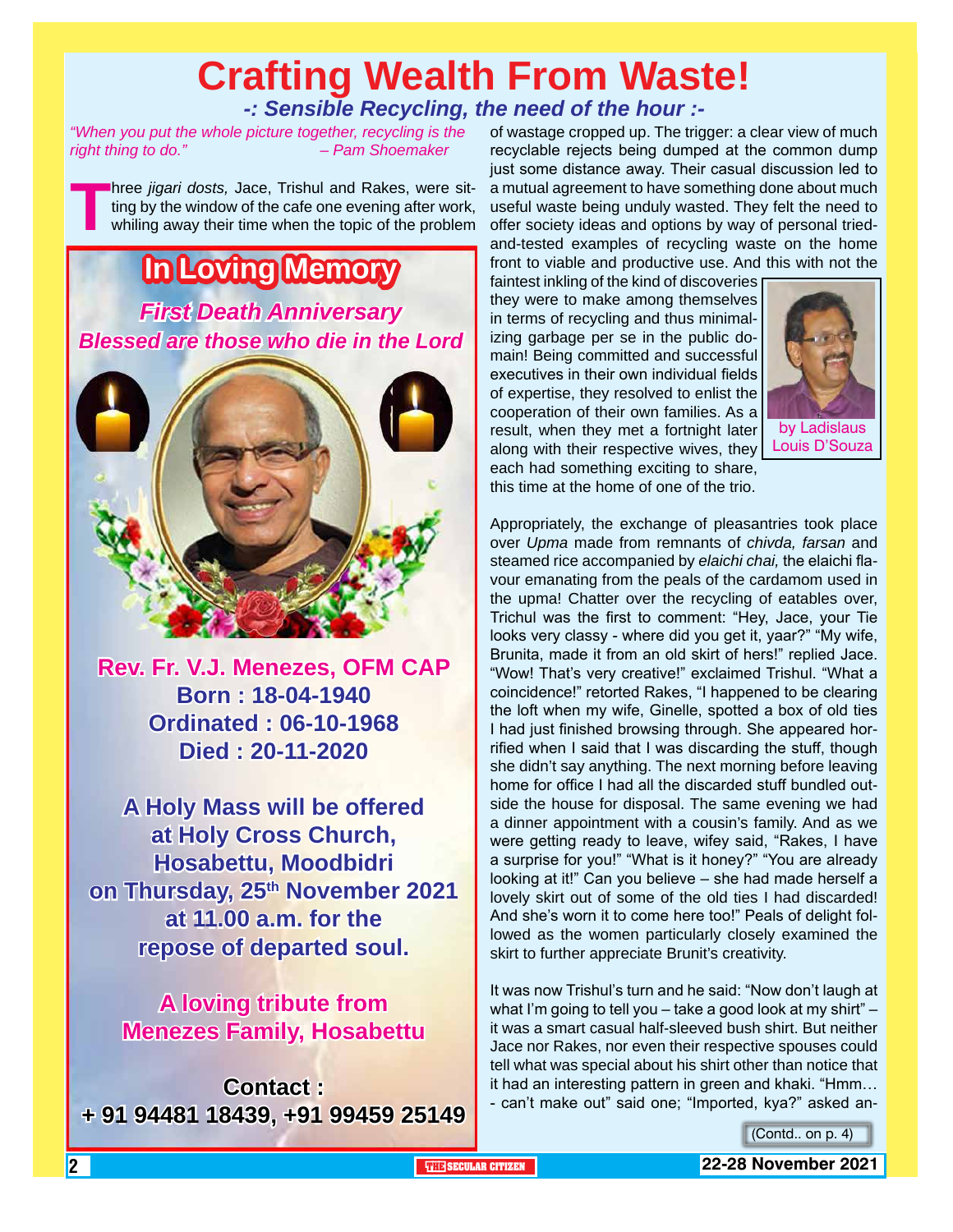| <b>THIR SECULAR CITIZEN</b>                                                                                                                                                         | <i><b>Advertisement. Tariff</b></i><br>Over all size 21.5 cms x 27cms ● Print area 18 cms x 25.5 cms                                                                                                                |  |  |
|-------------------------------------------------------------------------------------------------------------------------------------------------------------------------------------|---------------------------------------------------------------------------------------------------------------------------------------------------------------------------------------------------------------------|--|--|
| A NATIONAL FAMILY WEEKLY                                                                                                                                                            | Full pg. back Colour (19 cms x 24 cms)<br>18.000<br>Rs.<br>Center spread colour(39 cms x 23.5 cms<br>18.000<br>Rs.                                                                                                  |  |  |
| Vol.30 Issue No.47 November 22-28, 2021 Rs.10/-                                                                                                                                     | Full pg. inside Cover colour(18 cms x 24 cms)<br>12,000<br>Rs.                                                                                                                                                      |  |  |
| 99, Perin Nariman Street, Fort, Mumbai - 400 001.<br>Mobile: +91 9820485389 / 9820473103<br>E-mail: secular@sezariworld.com / seculardivo@gmail.com<br>Website: www.sezariworld.com | Full pg. inner colour (18 cms x 24 cms)<br>10,000<br>Rs.<br>Half pg. Colour (18 cms x 12 cms)<br>6,000<br>Rs.<br>Full page B/W (18 cms x 24 cms)<br>7,000<br>Rs.<br>Half page B/W (18 cms x 12 cms)<br>5,000<br>Rs. |  |  |
| <b>Editor: LAWRENCE COELHO</b>                                                                                                                                                      | <b>Small Size Ads B/W</b>                                                                                                                                                                                           |  |  |
| <b>Subscriptions Rate:</b><br><b>E-paper Edition</b><br>One year (anywhere in India) Rs. 500<br>sent anywhere in the<br>Two years (anywhere in India) Rs.1000<br>world (by email)   | 12 x 12cms Rs. 2400 • 6 x 24cms Rs. 2400<br>18 x 6cms Rs. 1800 • 6 x 12cms Rs. 1200<br>6 x 6cms Rs. 700                                                                                                             |  |  |
| Five years (anywhere in India) Rs. 2000<br>One year<br>Rs. 600 or US \$15<br>One year (outside India) Rs. 3500                                                                      | <b>Matrimonial Classifieds:</b><br>• Rs. 500 per insertion (for 35 words) (includes box no.)<br>• Rs. 3000 for 12 insertions. (1 year The Secular Citizen FREE)                                                     |  |  |
| Digital copy of <mark>電阻局SECULAR CITIZEN</mark> now available through WhatsApp / Email for subscribers                                                                              |                                                                                                                                                                                                                     |  |  |

**worldover.** Send in your request to : **+91 - 9820485389 or secular@sezariworld.com**

Our bank account details for Fund Transfer : Account Name: The Secular Citizen, Current Account No. 03552000006744, Bank: HDFC Bank, Branch : CST - Mumbai VT, ISFC code: HDFC0000355

(Contd.. from p. 1)

narily crowded up with people, religious music and noise, especially at festivals, so much so that senior citizens and students in special are profusely disturbed for nothing. The auspicious time of marriage processions often match with sleeping hours, no matter legal prohibitions. To say the least, religion in India is a vibrant reality, right or wrong and useful or harmful.

But, on the other hand, there is a very high 'deficit of ethics and values', in both private and public life. While there is a lot of 'parrot-like' repetition of top ideals and doctrines, most of it does not seem to come to the ground as a day-to-day reality. There seems to be little commitment to living what is preached or professed. The 'contradiction between theory and practice' puts on show a high degree of 'hypocrisy'.

'Satyamev jayate' is the supreme motto of the nation. But, 'half truths and even full lies' seem to have hijacked the motto of the nation. It has been tragic that the commons are innocently inclined to mostly swallow up the lies, both religious and political, not knowing what is what. 'Scientific temper and rational thinking' is a rare commodity, both in the religious and political sectors.

'Corruption' is rampant in all areas of life, both private and public. Human

lives have been very much reduced to a 'game of money and power', which explains the all-round infliction of dishonesty in life. Corruption is not just a matter of money. It is basically a 'perversion of thinking', which affects the entire gamut of life. When salt loses its flavour, it is just useless. That is vastly true about religion.

In spite of the sublime ideal of 'nishkaam karm', a 'culture of work' is significantly weak, along with a sense of uprightness. 'Need or greed and fear of punishment' seem to run the show, all the way through. If the boss or police is not around, most of the people have hardly any hesitation to take law into their hands.

Due to the firm grip of a Himalayan heap of 'superstitions', an appallingly large number of Indians are 'blind' as regards faith, while faith, in fact, is supposed to open the minds. No wonder, around 60-80 percent of the people seem to be communal, fanatic and intolerant as regards religious matters. Moreover, they are ignorant, disinclined or indifferent to people of other communities, of faith or whatsoever.

'Discrimination and division' seem to have been in the main stream tradition of India, from time immemorial. Caste, class, creed, culture, gender, language, ideology, social mores, food habits, dress pattern, and the like, have been

the basis of 'bias' against the other. The fact that the discriminative policies and practices have been mostly considered normal and justified is the worst part of the story.

In sum, even the scrupulous, fanatic, extreme, exclusive and communal engagement with religion, along with all rigid religious attitudes, behaviours and beliefs, do not seem to contribute very much to the quality of day-to-day life. This is the irony of the reality of the religious country, unfortunately so. It appears that 'India is suffering from religion', if we could say so.

'Too much of religion, but too little of ethics' seems to be the tragic reality of the religious country. No doubt, this irony has to be decisively addressed. A little less of religious observances could very well be accepted. But, 'there has to be a much higher level of ethos and ethical values'. Only ethics can make real sense out of the religions and the religious engagement in India. Only ethics can make India a better place for its citizens to have their being with 'delight and dignity'. An attitudinal change is called for.

*The author is Director of Institute of Harmony and Peace Studies, New Delhi, and has been committed to cross-cultural perspectives, interfaith relations, social ethics, constitutional values, communal harmony, national integration and social wellbeing, for the past over 40 years.*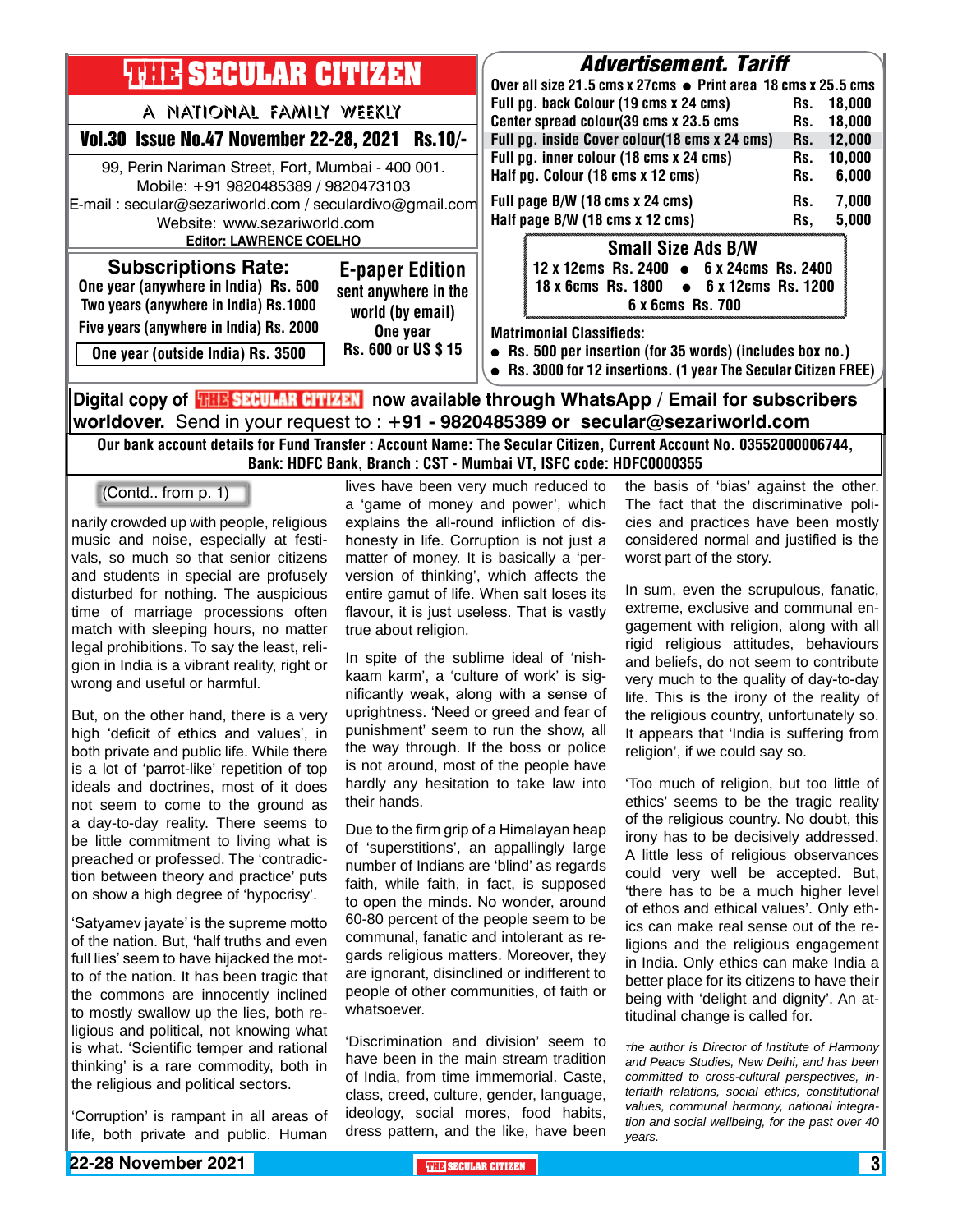## **Filler Words, and How Do You Cut Them?**

In speech, filler words are short,<br>meaningless words (or sounds) we<br>use to fill the little pauses that oc-<br>cur while we decide what we're going n speech, filler words are short, meaningless words (or sounds) we use to fill the little pauses that octo say next. They're the ums and uhs and ers that litter our conversations whether we like it or not. But although these little words don't add any meaning to your statements, they do perform a function in speech. They allow you to take a second and think about what you're going to say next. They let others know that you're not quite finished speaking yet, even if you have paused for a moment.

Filler words take a different form in writing. Few of us actually write out "uh" or "um" when we're composing an email. Instead, those little pauses manifest as unnecessary adverbs and empty phrases that add length but not substance to what you're trying to say. Fortunately, written communication

gives us the opportunity to edit ourselves before we send our message out to the world (or our boss). Read on for some of the most common filler words that might be weighing your writing down. We

phrase when we want to

make a point but we're not sure if others will be happy about it. Leave it out and your sentence will be more concise and sound more confident. If it's an opinion that's coming from you, we know it's your opinion. And calling it humble doesn't make it so.

Welcome to the world of fillers. When a person talks fast and the brain sends commands at a slower pace, you have fillers. The flip side of this is when the brain goes super-fast and the mouth can't keep pace, it ends up with a stutter. Professors play a pivotal role in developing your career. MBA professor, who taught me to slow down my thought process to overcome this problem. Thereafter I started to slow down. And now a tortoise would

be faster than me. Anyways, let me come back to the fillers. There are so many fillers, starting with you know. Here is my take and my response to some of the fillers. When someone says, "you know", after a while, every time the person says, you know, I start saying, no I don't. This can be quite hilarious. The guy is flummoxed and does not understand what I am doing. But it's fun.

Another filler is the brilliant, what am I saying at the beginning of every sentence. For god's sake, am I a soothsayer or an astrologer who will know what you are saying? No, I do not know what you are saying, unless you say it. Last week, one of my closest friends was on a "what am I saying" binge and I with a straight face told him, no I do not unless you say it. He didn't know what hit him and kept looking at me to see if I was pulling his leg.

> And I without any expression told him, no my friend – please tell me what I am intending to, without asking me to predict. He still wasn't sure if I was serious or pulling his leg.

tend to fall back on this *Jayanthy Subramaniam* One of the most interest-

ing fillers I have come across is "be that as it may". This from a very senior finance professional. And the speed with which he says, "be that as it may" is the same as the TV ads which go "mutual funds are subject to market risk". During my initial meetings with him, discussing serious tax related issues, I just could not understand what he was saying. One day, I chose to record the first couple of minutes of our conversation, surreptitiously and then had to listen to it several times before "be that as it may" became clear. Unfortunately, this person was a senior professional, who is more of a business contact, and "be that as it may" I couldn't come back with an opposite response.

other. (Contd.. from p. 2)

"Nah rey baba!" said Trishul. "Anyway, I'll give you a clue – THINK *la-u-n-d-r-y!!"* There was a collective gasp of disbelief as they all in union exclaimed "You mean *laundry tags?"* "That's right!" replied Trishul. "Marvellous, man! But how did you get so many laundry tags to make yourself a shirt in barely two weeks?" asked Jace. "Moreover," added Rakes, "today's laundry tags are plain white discs cut from starched, white canvas." Thereupon Trishul explained, "These are very old tags. In fact, there was a time when only khaki tags were used and then for a while green ones, both of which I had been collecting for a very long time until the stiff white discs came into use. I didn't quite know what I was going to do with those though I definitely wanted to put them to good use some day! So when I broached the subject of creating something useful from waste at home, my mother said, "What about all those laundry tags that you had been collecting? There's a small carton packed with those on the loft!"

Instantly retrieving the carton and opening it, Trishul looked at the contents and said to himself, "Now, what on Earth am I to do with these I wonder…" His wife Helen was quick to retort, "How about a trendy bush shirt for you!" The rest is a concrete part of recycling history! What next – vests and boxers from socks!?! Well, why not! Think big – think out of the box and surprise the world!

### **Promote your products and services. Find new clients**

*Advertise in*

#### **WHEE SECULAR CITIZEN**

*Contact:* **Tel.: +91 9820485389 / 9820473103** Email: secular@sezariworld.com

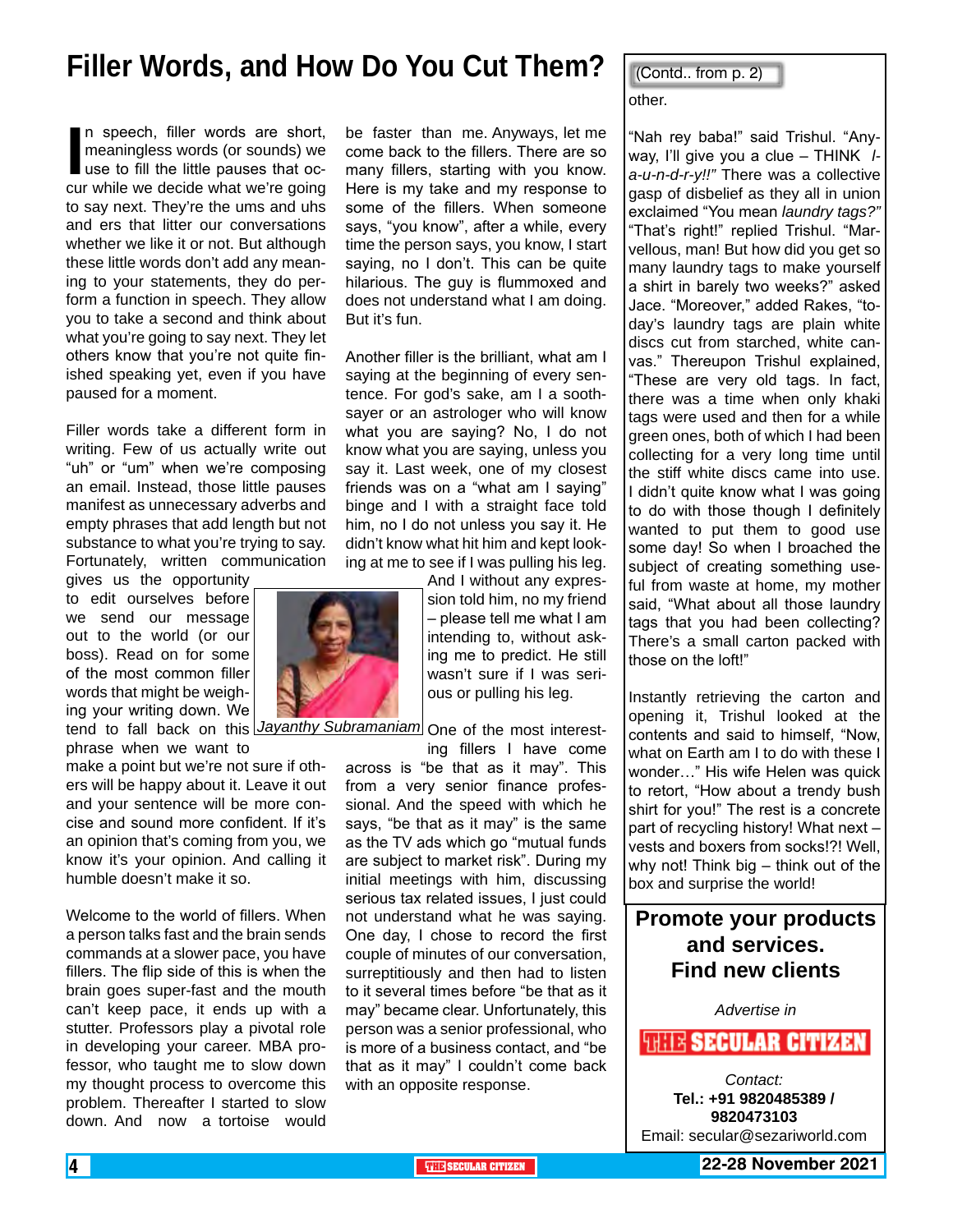

## **Coalition of opposition parties can transform Goa**

The forthcoming 2022 Assembly elections in Goa is proving to be a pot-pourri of several parties, vying fiercely to change the face of Goa and free the state of the incumbent BJP govt, with freebies, and promises of fulfilling each and every need of Goans, if elected to power. While it is almost certain that no political party can achieve their goal singlehandedly , a pre-poll alliance of likeminded parties is a must. However, it remains to be seen how much of party ego will be swallowed or compromised to achieve this goal. Secondly, a coalition of opposition parties along with an agreed Common Minimum Programme to fulfill all election promises, is bound to succeed and transform the political landscape and future of the people of Goa. Goa as a result, may soon turn out to be another biblical promised land of the erstwhile beleaguered and distraught Israelites, overflowing with milk and honey.

#### *—A. F. Nazareth, Alto Porvorim, Goa*

### **A 100 crore celebration?**

 About a fortnight ago, the prime minister proudly announced to the nation that 100 crore vaccines have been administered to the people, free of cost. Whether it is free, there is no point in debating, because nothing comes free, it is always paid out of the Tax payer's pockets, our own pockets. Congratulatory messages

have been floating around all across the media. The entire country seems to be celebrating that a 100 crore people have been vaccinated, at least the first dose. The media has gone gaga over this so-called achievement.

Reaching the 100 crore mark for vaccinations may be a milestone for our country of 1.3 billion population. However, according to a leader from the opposition party, 100 crore is a fancy figure, the devil is in the details. Be that we it may, does this all call for a celebration? It seems, the government has planned massive celebrations across the country to mark the milestone. A newspaper carried a picture of a Motor-bike rally held at Agartala, Tripura, to celebrate this milestone. We would do well to ask ourselves, what are we celebrating by the way? Are we celebrating the thousands of Covid deaths of our near and dear ones, our loved ones, which could have been prevented? Are we celebrating the dead bodies floating over the rivers in the North? Are we celebrating the suffering our fellowmen went through during that horrible period? What exactly are we celebrating?

This achievement could now perhaps be used for the election campaign in the upcoming Assembly elections in several states. Rather, shouldn't we be concentrating on eradicating this pandemic altogether? Something to about, but, are we inclined to do so? The public have been going about their business, flouting all Covid guidelines, as if the coronavirus has just disappeared. Incidentally, the picture of the Motor-bike rally referred to above, shows all the participants were without their masks! Has CO-VID-19 gone away already?

*— Melville X. D'Souza, Orlem, Malad West*

## **Life Certificate is an avoidable harassment**

Life Certificate, to prove that a pensioner is alive, is an unnecessary harassment every November, for senior citizens. With age, the thumb impression gets obliterated and cannot be captured by the reading machine.

This harassment is avoidable.

 For getting monthly pension Aadhaar Card is a requisite. If the Death Certificate is linked to Aadhaar card, pension will automatically cease as soon as the Death Certificate is generated. As the Death certificate is mandatory for all cremations/burials there should be no necessity of submitting a Life Certificate every year.

*—Prof Robert Castellino, Malad*

## **' Modi's hug is a fake hug '**

The apt caption titled : *Dear PM Modi when will you and your BJP hug Indian Christians like this ?* in The Secular Citizen dated 8 November 2021 the letters BJP stand for Bogus Janata Party and apart from Modi's hugging of the pope being a meaningless and two- faced gesture it is totally wrong of him to hug the pope who is a revered religious figure and head of the Roman Catholic Church but he should have knelt down and kissed the ring on the pope's finger and given a written undertaking that he and his party will stop persecuting the minorities and fully and unconditionally withdraw the obnoxious laws passed by his party in the form of the anti-conversion laws and love - jehad laws and never again pass them in the future thereby throwing his and his party's heavy baggage overboard.

Hence Modi's hug -is a fake

hug .

*—Peter Castellino, Mumbai*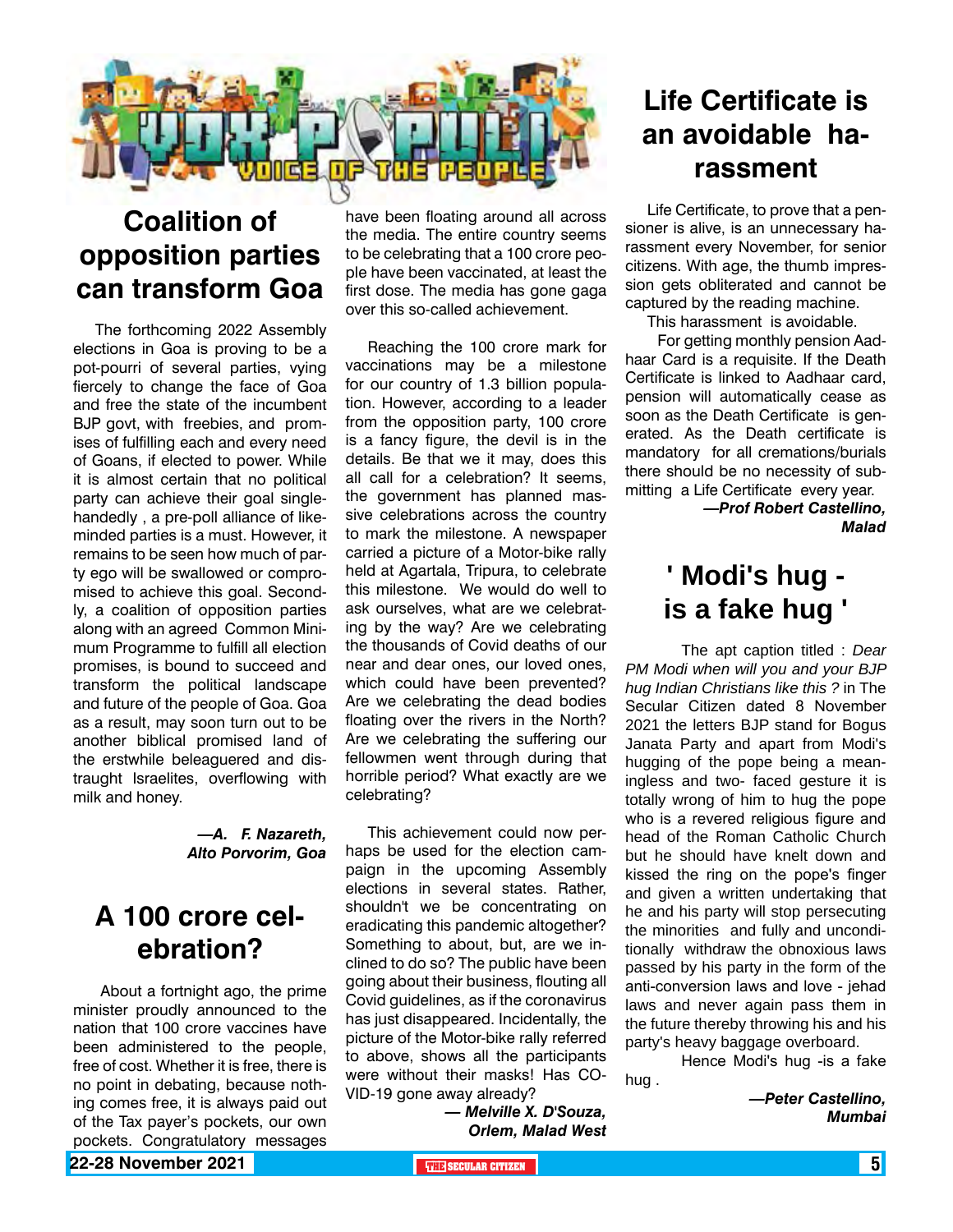

**C**ecilia is a beautiful name,<br>sounds very melodious to the<br>ear, and rightly so Saint Cecilia<br>is the patron saint of music and musisounds very melodious to the ear, and rightly so Saint Cecilia is the patron saint of music and musicians. She is one of the most famous virgin martyrs of the early Church and historically one of themost discussed having lived a very colourful life. This extraordinary woman dared to bring gender equality and other issues to the forefront at a time such things were unheard of.

The original meaning of the Greek

word Martyrs was "witness", in this sense it is often used in the New Testament. The most striking witness that Christians could bear to their faith, was to die rather than deny God. It was not only a witness but specifically a witness unto death. The first Christian martyrs were St. Stephen and St. James. How was Cecilia a witness to the faith.?

According to a 5th century legend, in the city of Rome there was a virgin named Cecilia who hailed from an extremely rich family. As a growing young woman, she had vowed her virginity to God. Unfortunately, she was against her will given in marriage to a youth named Valerian, who was a pagan. She wore sack cloth next to her skin, fasted and invoked the saints, angels and virgins, beseeching them to guard her virginity.Before the consummation of her nuptials, she told her husband that an angel of God wished her to remain a virgin.

Valerian asked to see the angel as proof, and Cecilia told him he would have eyes to see the angel, once he travelled to the third milestone on the Via Appia (Appian Way) and was baptized by Pope Urban. He promised to respect this wish if he were allowed to see the angel.She replied that he would if he were baptized. Following his Baptism Valerian returned to his wife and he found Cecilia talking to the angel. The angel then crowned Cecilia with a chaplet of rose andlily and when Valerians' brother Tiburtius-

heardand also saw the angel, he too like his brother was baptized. So great was the grace they received, that the two brothers dedicated their lives to burying the saints who were murdered each day by

the prefect of the city, by name TurciusAlmachius.

This act greatly angered the prefect who now wanted to destroy the brothers. Both of them were eventually arrested and brought before the prefect where they were executed after they refused to offer a sacrifice to the pagan gods. St. Cecilia was totally devastated. She lived her faith by spending her time preaching and in her lifetime was able to convert over four hundred people, most of whom were baptized by Pope Urban.She alsobegan distributing her possessions to the poor. All this enraged the prefect who condemned her to be suffocated in her own baths. She was shut in for one night and one day, as fires were heaped up and stoked to a terrifying heat temperature, but the flames did

not harm her. To the amazement of all Cecilia did not even sweat.

 WhenAlmachius heard this, he sent an executioner to cut off her head in the baths. The executioner struck her three times but was unable to decapitate her so he left her bleeding and she lived for three days in that pathetic state. Crowds came to her and collected her blood while she preached to or prayed with them. On the third day, Cecilia died in Sicily, and was buried by Pope Urban and his deacons. Cecilia was buried in the catacomb of St. Callistus, near Rome.

Then at the beginning of the 9th century, Pope PaschalI discovered her incorrupt relics in the catacomb of St. Praetextatus. They may have been transported thither from the Catacomb of Callistus to save them from the depredations of the Lombards,a Germanic tribe known for establishing a kingdom in North Italy. He had them removed to Rome, to a basilica in Trastevere, and placed under the high altar that now bears her name. Officials exhumed her body in 1599 and found her to be incorrupt, the first of all incorrupt saints. She was draped in a silk veil and wore a gold embroidered dress. Officials only looked through the veil in an act of holy reverence and made no further examinations. They also reported a "mysterious and delightful flowerlike odor which proceeded from the coffin."

Saint Cecilia is a Roman martyr venerated in Catholic, Orthodox, Anglican and some Lutheran churches, such as the church of Sweden. She became the patroness of music and musicians; it being written that, when the musicians played at her wedding, Cecilia "sang in her heart to the Lord." She is often represented in art as playing the organ, or organ pipes in her hand. In 1599 Cardinal Pacio Emilio Sfondrati, nephew of Pope Gregory XIV rebuilt the church of Saint Cecilia. Her feast is celebrated in the Latin and the Greek Church on 22 November, so lets sing praises to Saint Cecilia on her special day.



#### *Dr Jeanette Pinto*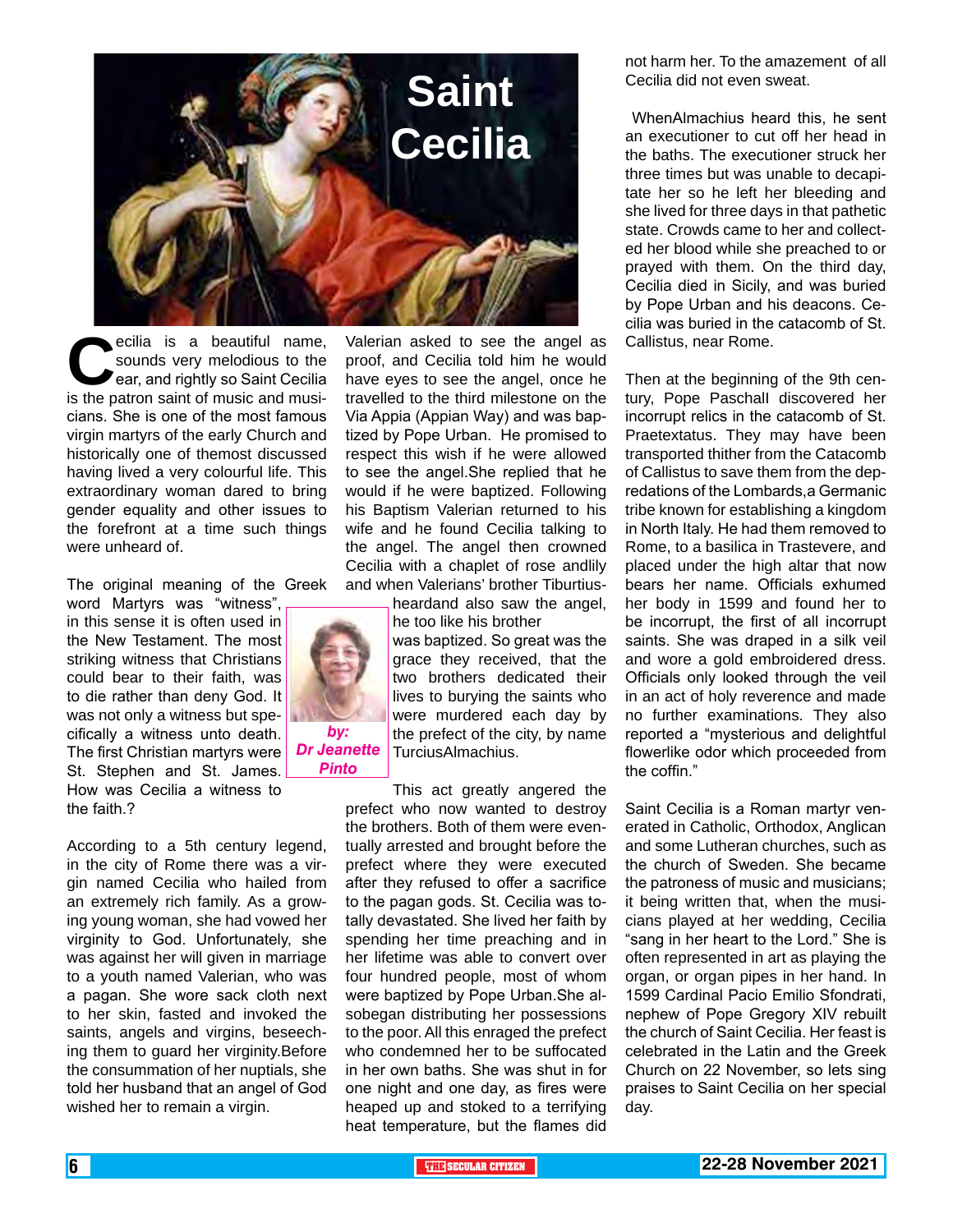# **Almighty Supreme - Not Earthly Powers**

**The situation of Christians generally is a bit worrying. In Karna-<br>taka the actions of the Govt at<br>present is a shock to church people** erally is a bit worrying. In Karnataka the actions of the Govt at present is a shock to church people and authorities; there is a lot of fear and nervous debate at many levels. Even though it is well known that down the years Christians contributed in a big way in Education, Medical care, social work and so on. The conversion bill, the survey of Christian churches, Christian institutions and personnel manning these seems a source of great irritation. Is it essential, necessary ? A Govt politically, feels the need within certain parameters to examine the pulse and doings of various entities within its boundaries in a legal and cordial manner as best as possible for the general good and of the nation. Opposing and negative action and feelings are only detrimental. Definitely there is only good that can be

found and nothing really bad really exists in the maze of the churches and institutions. Let there be no unwanted protest and negativity - there are no skeletons in the targeted entities. In fact some church au-

thorities had done a survey of <sup>by</sup> *lvan Saldanha-* of eternity? What kind of God parish families/members some time back, was that a bad omen? Overreacting can only rub the authority in the wrong way.

Some insights : Baruch de Spinoza a Dutch philosopher considered one of the three great rationalists of 17thcentury philosophy, along with René Descartes in France, and Gottfried Leibniz in Germany. Here's some of his wisdom:

God would have said: Stop praying and punching yourself in the chest! What I want you to do is go out into the world and enjoy your life. I want you to enjoy, sing, have fun and enjoy everything I've made for you. Stop going to those dark, cold temples that you built yourself and say they are my house! My house is in the mountains, in the woods, rivers, lakes, beaches, that's where I live. Stop reading alleged sa-

love. cred scriptures that have nothing to do with me. If you can't read me in a sunrise, in a landscape, in the look of your friends, in your son's eyes... you will find me in no book! Trust me and stop asking me. Would you tell me how to do my job? Stop being so scared of me. I do not judge you or criticize you, nor get angry, or seek to punish you. I am pure

Stop asking for forgiveness, there's nothing to forgive. If I made you... I filled you with passions, limitations, pleasures, feelings, needs, inconsistencies... free will. How can I blame you

**If you respond to something I** put in you? How can I punish you for being the way you are, if I'm the one who made you? Do you think I could create a place to burn all my children who behave badly for the rest

**Shet** would do that? Forget any

kind of commandments, any kind of laws; those are wiles to manipulate you, to control you, that only create guilt in you. Respect your peers and don't do what you don't want for yourself. All I ask is that you pay attention in your life, that your consciousness is your guide. My beloved, this life is not a test, not a step, not a rehearsal, nor a prelude to paradise. This life is the only thing that exists here and now, and it is all you need.

I have set you absolutely free, no prizes or punishments, no sins or virtues... no one carries a marker, no one keeps a record. You are absolutely free to create in your life heaven or hell. I could tell you if there's anything after this life, but I won't... but I can give you a tip. Live as if there is nothing after... as if this is your only chance to enjoy, to love, to exist. So, if there's nothing,



then you will have enjoyed the opportunity I gave you. And if there is, rest assured that I won't ask if you behaved right or wrong, I'll ask. Did you like it? Did you have fun? What did you enjoy the most? What did you learn?...

Stop believing in me; believing is assuming, guessing, imagining. I don't want you to believe in me... I want you to feel me in you when you kiss your beloved, when you tuck in your little girl, when you caress your dog, when you bathe in the sea. I'm bored being praised, I'm tired of being thanked. Feeling grateful? Prove it by taking care of yourself, your health, your relationships, the world. Express your joy!... that's the way to praise me. Stop complicating things and repeating as a parakeet what you've been taught about me. The only thing for sure is that you are here, that you are alive, and that this world is full of wonders. What do you need more miracles for? Why so many explanations? Look for me outside... you won't find me. Find me inside... there I am.

All the ceremonies and rituals demanded by God or Christ or scriptures? If one takes a look it is all only prescribed over time to control and make a profit and sustain luxury lifestyles and illegal control by subtle psychological pressures and blackmailing and immorality. A good person can honour a GOD with his own words and actions and be holy and win the blessings of GOD.

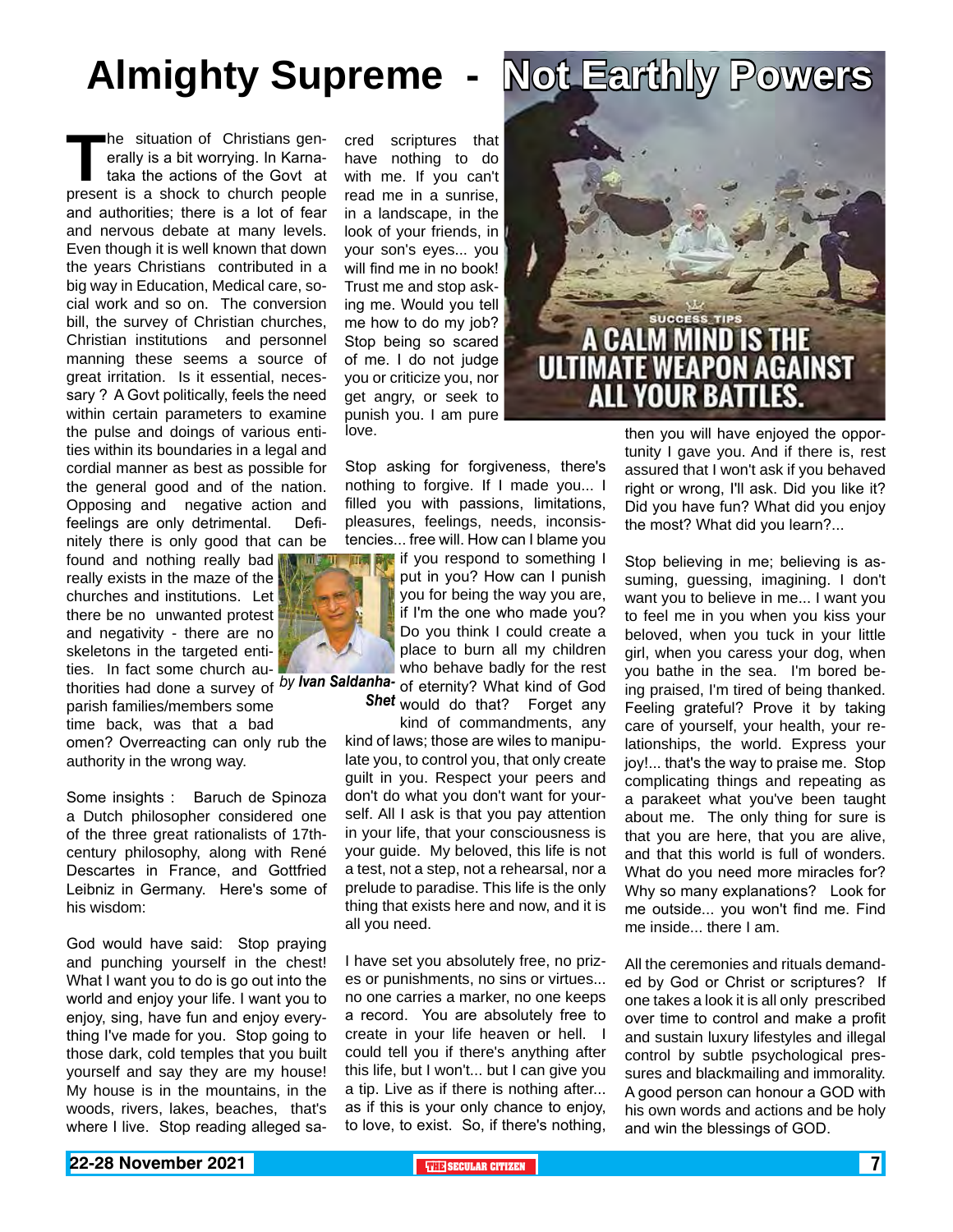

**Recently when I was brows-**<br>ing through, I came across a<br>wonderful article discussing<br>about the study that was conducted ing through, I came across a wonderful article discussing by The Organization for Economic Cooperation and Development (OECD) in 2011 which said that the average

Indian woman spent nearly six hours a day doing unpaid house work. Economists believed that though it is unpaid, the household work done by homemakers constitutes economic activity and should be included in the national income. By ignoring it, we were

underestimating women's contribution to the economy.

Having completed college my very next thought was to get into a job, unlike others I did not want any break and my only goal was to be employed. Looking back, I realize probably my urgency to get into work was not for the joy of working but to avoid being labelled Unemployed by the society.

I am sure most of us have gone through this phase and for women it's a bigger challenge since they have many mile-

stones that they need to fight in order to be employed. Even today some of the families are not willing to accept a working women and simple term it to be a man's job and for women it is considered to be a hobby which needs to pursued at one's convenience.

> My topic for today is slightly different and I want to focus on those ladies who whole heartedly choose to stay at home and become a home maker despite of having competent degrees and educational qualification. Our

society is shifting paradigm and there was a time when working women were considered taboo but today, we have come to the state where when a woman chooses to stay at home, she is considered to be lazy and one without a goal.

My thoughts regarding this entire concept were not very clear and I was constantly baffled by innumerable contradicting arguments. Having been bought up in a family where my mother was a working woman, I realized how wonderfully a woman can man-



age work and home without giving a reason for complaint. After marriage I was again with two ladies, my motherin-law and sister-in-law who despite being married and in good positions at work managed work and household meticulously. Somewhere in my mind I had made a decision that it's better to be a working woman then to stay at home.

But life they say has a different way of throwing things at your feet and at times you are forced to step on it without any option. The same happened to me, after 6 long years of successful career as a Lecturer and then as a HR there came a point where I had to quit and stay at home for a few months due to a personal issue. I was not sure; I was in a dilemma. The fear of being financially dependent scared me, the boredom and the anxiety of losing my identity filled my mind. I had no option half-heartedly I decided to quit my job and stay at home.

There were a lot of raised eyebrows, many people suggested that I could juggle work and home and I had taken a coward decision. Some went on to say that I was lazy and I did not want to work and so stayed at home to lead a luxurious life. All that said and done when I stayed at home that is when I realized how much work a housewife does. From cooking, cleaning, laundry, doing dishes to grocery shopping everything is expected from a home maker. She is expected to do everything and ask nothing for in return. This phase of my life answered all the questions in my mind and I began to understand a home maker also uses her skills like any working professional, the only difference being that working women may extensively use one skill whereas a home maker uses numerous skills. The most important aspect is appreciation and recognition, most of the cases a working woman at least receives recognition in form of monetary return but in all the cases a homemaker's work is neither recognised nor monetarily rewarded.

A few years ago, the Women and Child



8 **THE SECULAR CITIZEN 22-28 November 2021**

<sup>(</sup>Contd.. on p. 9)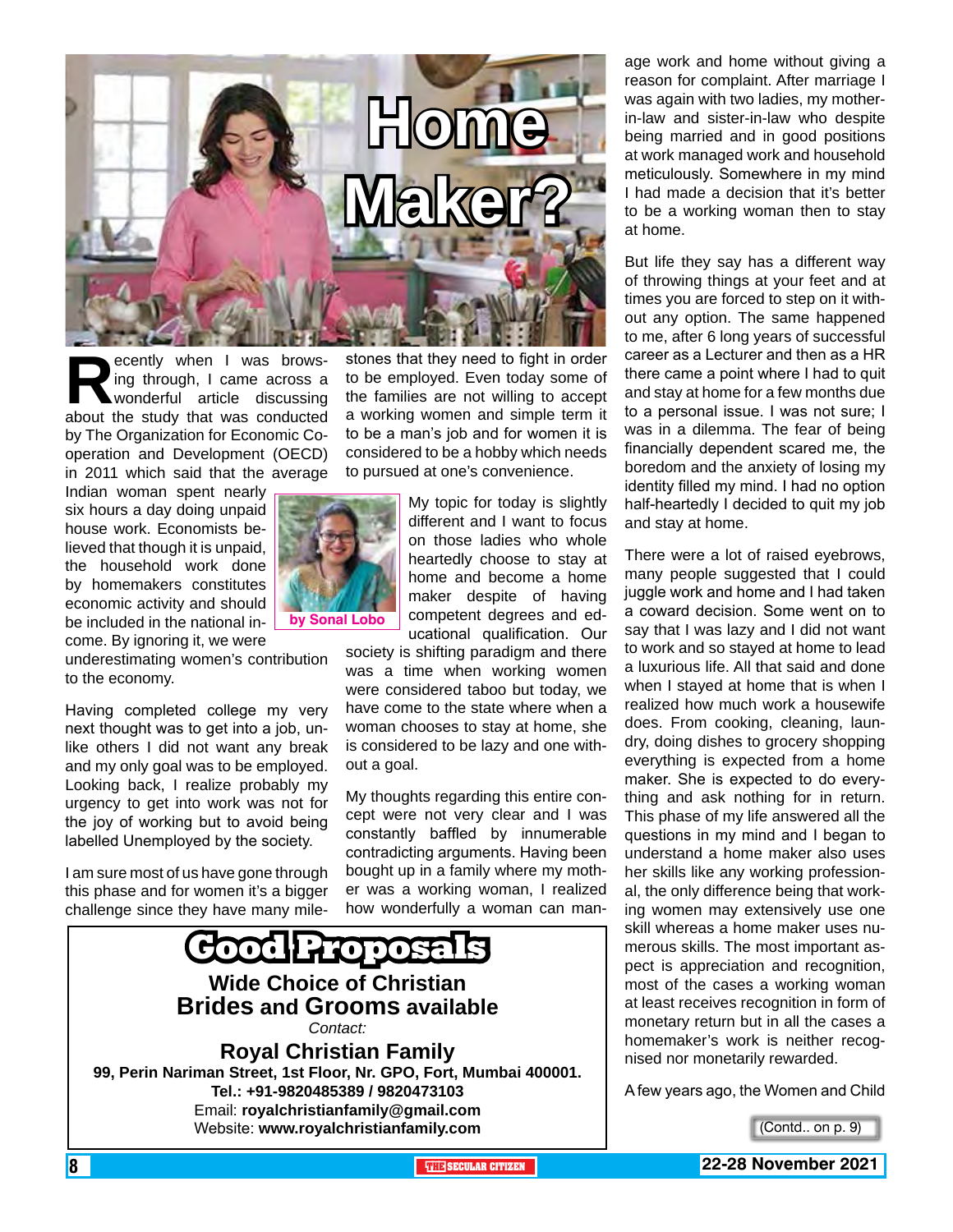#### (Contd.. from p. 8)

Development minister Krishna Tirath had suggested that the invisible labour performed by homemakers should be quantified and that they should be paid the amount by their husbands. This was the value suggested by him. Cooking Rs 6,000, Housekeeping Rs 3,000, Accounting Rs 4,000, taking care of kids Rs 12,000 etc. Though this bill was never passed but it clearly gives an insight that the work done by women is so valuable and staying at home never makes a woman less competitive or lazy. In fact, a woman who stays at home works from morning and ends her working only at night.

I started realizing how much sacrifice a woman who stays at home makes. Most of the women who stay at home may not like to do so, but the situation and realities of life force them to do so and yet they accept their role so lovingly without cribbing and complaining. In recent studies it's been suggested that many women who stay at home suffer from insecurity and depression not because they are not occupied but because they are made to feel low by the people around failing to understand the true value of their work. Most of the Indian houses still follow the stereotypical approach that

## Subscriptions for **THIT'S SECULAR CITIZEN**<br>Renewal as well as New, can be

sent through Bank Fund Transfer to any one of the following banks:

Bank: HDFC Bank Branch : CST - Mumbai VT Account Name: The Secular Citizen Current Account No. 03552000006744 ISFC code: HDFC0000355 or Bank: Citizen Credit Co-op Bank Ltd., Branch : Colaba, Mumbai Account Name: The Secular Citizen CurentAccountNo. 2090031000000489 ISFC code: CCBL0209003

Please inform us through email: secular@sezariworld.com or through phone: 9820485389 after transferring the same.

anything happens in the family then it is women's responsibility to stay at home and take care whereas a man will continue his career. In such a scenario probably, we must definitely salute all those ladies who do not think twice and give up their career, dreams and passions just for the betterment of their spouses and family.

It is revealed in studies that even though house work may seem routine but it involves a lot of mental and emotional stress and women tend to spend considerable amounts of time not just working but planning and executing like any professional working for an organization. After staying at home, I started realizing no job was easy and every state of living a woman chooses to follow involves lot of hard work.

Having played both the roles I equally look up to those working ladies who work in double shift. Every working lady finishes one shift at her work place and then returns home to continue her second shift at home without a moment of rest. If staying at home

**Translation Service available Announcements, Notices, Prayers, Books, Ads., Etc. from English to Konkani** *( Kannanda, Romi Scripts) and* **Konkani to English** *Contact:* **9820485389**

**Home Sweet** 



and taking care of the house is a tedious job well then working and taking care is also equally challenging and a big salute to all those women who play this dual role with perfection and ease.

On an ending note, I realised that staying at home was not a crime. The misconception and prejudice in my mind vanished and I realized that whether I am working or chose to continue to stay at home and take care of the family my value will never be defined by it. My value will be based on the work I do, the happiness I spread and the value I add to the society.

Today after a break of few months I have returned back to my work but with a difference. If tomorrow there arises a need for me to quit my job and stay at home for any reason I would do so boldly and proudly without fearing my value or worth. May be its time to let the women around us take their decisions, if a woman chooses to stay at home and dedicate her time for family and kids then appreciate her and if another woman chooses to work and take care of the family then support her but never judge her actions and tag her where she does not belong.

Let us as a society learn to respect the decisions taken by those around us, irrespective of the gender. Maybe it is time for us to break the prejudice and dive deep and retrospect the reason behind decisions those around us take and appreciate them for the little sacrifices they do without the knowledge of many.

**Tony's Home**

**Ideal for Families, Groups, Wedding people, Furnished Kitchen, Inverter, Car Park facilities available 10 persons can stay comfortably Located near Mapusa Bus stand or Mapusa Market at Boshan complex on Mapusa / Calangute Road**

#### **Adv. Booking : 7038595722 / 0832-2445062**

*Facilities : Standard beds, A/C, Western Toilets / Bathrooms, Geysers, Gas Burner, Fridge, Microwave Oven,Washing Machine, Dining Table, TV, Stands for drying clothes, etc.*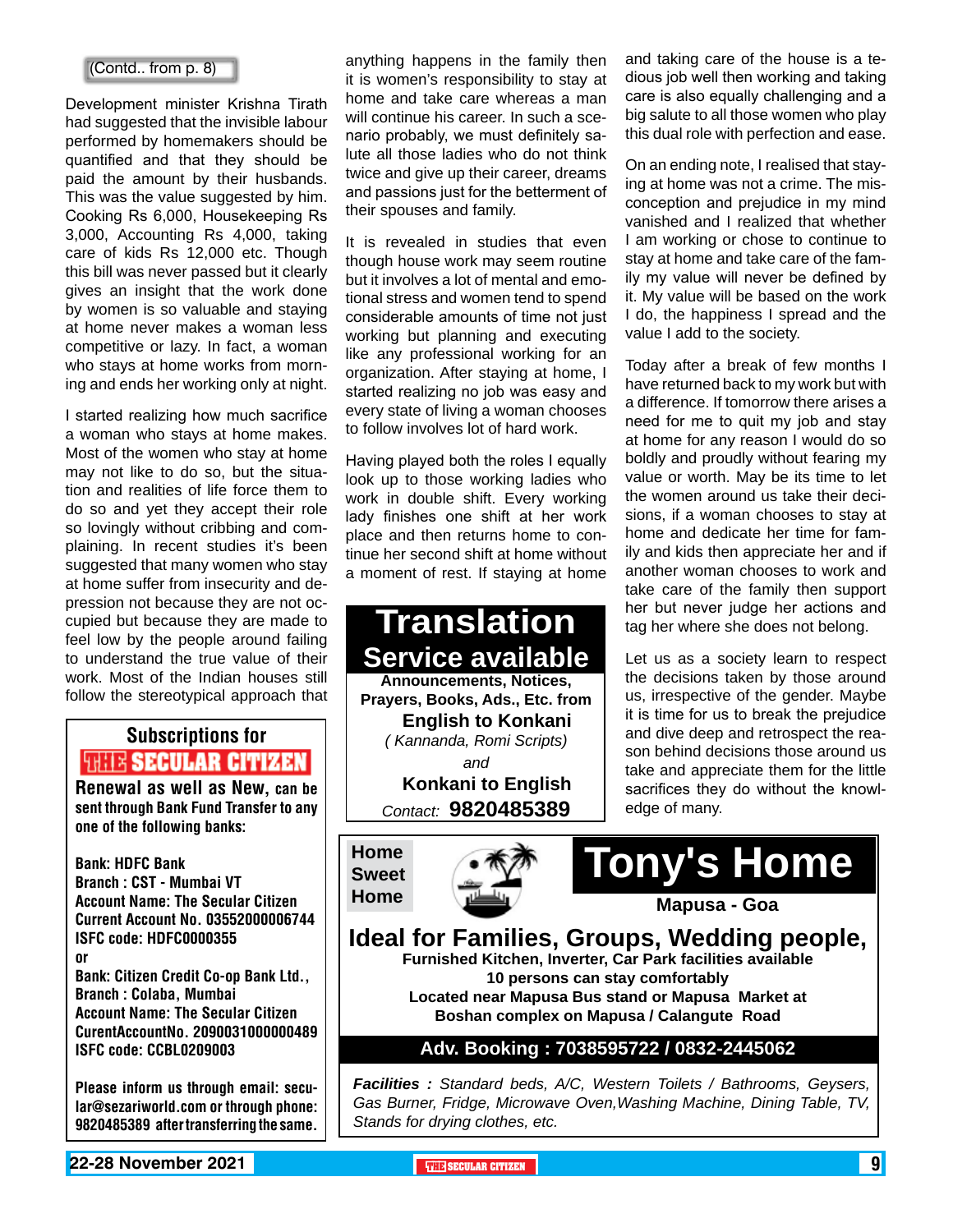### **HELLE SECULAR CITIZEN**

News items, Articles, Stories, Opinions, interviews, Poems, etc. may be sent in -

on WhatsApp: +91 9820485389

Via Email: secular@sezariworld.com news@sezariworld.com seculardivo@gmail.com

by Post **The Secular Citizen** 99, Perin Nariman Street, 1st Floor, Fort, Mumbai 400001

### **Now get your digital copy of WHE SECULAR CITIZEN**

**through WhatsApp / Email**

Subscribers in India and worldover can now get their Digital copy of The Secular Citizen by WhatsApp / email every week. Annual Subscription : Rs. 600 *Contact :* **+91 - 9820485389 or secular@sezariworld.com**



**Matrimonials Matrimonials**

**7259. USA :** Mangalorean Roman Catholic Spinster, (Born in August 1994), Ht. 5' 3", Wt.70 kgs, Wheatish Complexion, Edn. Graduate, working. Contact email :

sevu.sequeira@gmail.com

**7128. MUMBAI :** Affluent business family R.C. East Indian Spinster, (Born in 12-04-1988), Ht. 5' 2", very beautiful and pretty. Edn. MS General Surgeon, Doctor by profession. Contact email : drvd2019@gmail.com

**7258. MUMBAI :** Mangalorean Roman Catholic Spinster, (Born in September 1993), Ht. 5' 5", Wt.58 kgs, Wheatish Complexion, Edn. Post Graduate, Content Ptofessional in a reputed MNC and freelancing as a copywriter ad social media Professional. Contact email : forheralliance@gmail.com

**7244. MUMBAI :** Goan Roman Catholic Spinster, (Born in August 1992), Ht. 5' 4", Wt. 54 kgs, Edn. Chartered Accountant and M.Com., Employed in one of the Top reputed companies in Mumbai. Well cultured and good family background. Only Child. Contact email : fionadesouza18@gmail.com

**7199. BANGALORE :** Mangalorean Roman Catholic Spinster, (Born in January 1990), Ht. 5' 2", Wt. 53 kgs, Fair Complexion, Edn. Master's in Mass Communications (NTU, Singapore) working as a Senior Manager of Corporate Communications in **SINGA-PORE**. Contact email :

mafern.2121@gmail.com

**7243. NEW ZEALAND :** East Indian Roman Catholic Spinster, (Born in December 1996), Ht. 5' 8", Wt. 60 kgs, Fair Complexion, Edn. B.Sc., Nursing, Profession : Staff Nurse. Ready to settle in New Zealand. Contact email : sales@nomaplastechind.in

**7066. MUMBAI :** Mangalorean Roman Catholic Spinster, (Born in June 1987), Ht. 5' 4", Wt. 78 kgs, Fair Complexion, Edn. B.E., (EXTC) M.S. (International Business Management), working as a Consulting Manager. Contact email : l2018anselm@yahoo.com

**7240. PUNE :** East Indian Roman Catholic Spinster, (Born in October 1987), Ht. 5' 7", Wt. 65 kgs, Very Fair Complexion, Edn. MBA, working as a Finance Executive. Contact email : angelina0134@gmail.com

**7234. MANGALORE :** Mangalorean Roman Catholic Spinster, (Born in November 1993), Ht. 5' 4", Wt. 60 kgs, Fair Complexion, Edn. MBBS, MD (ongoing), Doctor by profession. Contact email : samaddy2013@gmail.com

**7230. MUMBAI :** Silm, Smart, Beautiful Roman Catholic Spinster, (Born in August 1995), Ht. 5' 7", Wt. 50 kgs, Fair Complexion, Edn. B.Com., working in Pharmaceutical Company. Contact email : alex1947@rediffmail.com

**7065. MUMBAI :** Mangalorean Roman Catholic Spinster, (Born in December 1989), Ht. 5' 7", Wt.69 kgs, Fair Complexion, Edn. M.Sc., & Dip. in Clinical Research, working as Business Process Lead in TCS. Contact email : mendonca\_luke@yahoo.co.in

**7214. MUMBAI :** Goan Roman Catholic Spinster, (Born in October 1986), Ht. 5' 4", Wt. 52 kgs, Fair Complexion, Edn. CA CFA Ms Finance M.Com., working as a Senior Manager. Contact email : frfernandes020@gmail.com

**7210. AURANGABAD :** Mangalorean Roman Catholic Spinster, (Born in January 1994), Ht. 5' 5", Wt. 50 kgs, Fair Complexion, good looking, beautiful, Coming from business family, Edn. Chartered Accountant, C.A. by Profession. Contact email : putturaurangabad@gmail.com

**7182. MUMBAI :** Mangalorean Roman Catholic Spinster, (Born in October 1992), Ht. 5' 4", Wt. 72 kgs, Wheatish Complexion, Edn. B.Com., C.A., working as Asst. Manager in TATA Company. Contact : email :

matrimonialp27@gmail.com **7160. MUMBAI :** Mangalorean Roman Catholic Spinster, (Born in September 1988), Ht. 5' 7", Fair Complexion, Edn. BMS, working as a Senior Merchandiser in a Global Retail Company in Dubai. Contact email :

prislobo10@gmail.com

**7126. U.S.A. :** Mangalorean Roman Catholic Spinster, (Born in January 1992) from Mumbai, Ht. 5' 7", Wt. 60 kgs, Fair Complexion, Edn. B.E. (Computers) from Mumbai, M.S. (Information Systems) from US. Possesses H1B visa and is working as a Technical Analyst with an MNC in USA. Contact email : wilfyjoy1315@gmail.com or call +91 98603 02527 / + 91 9970172527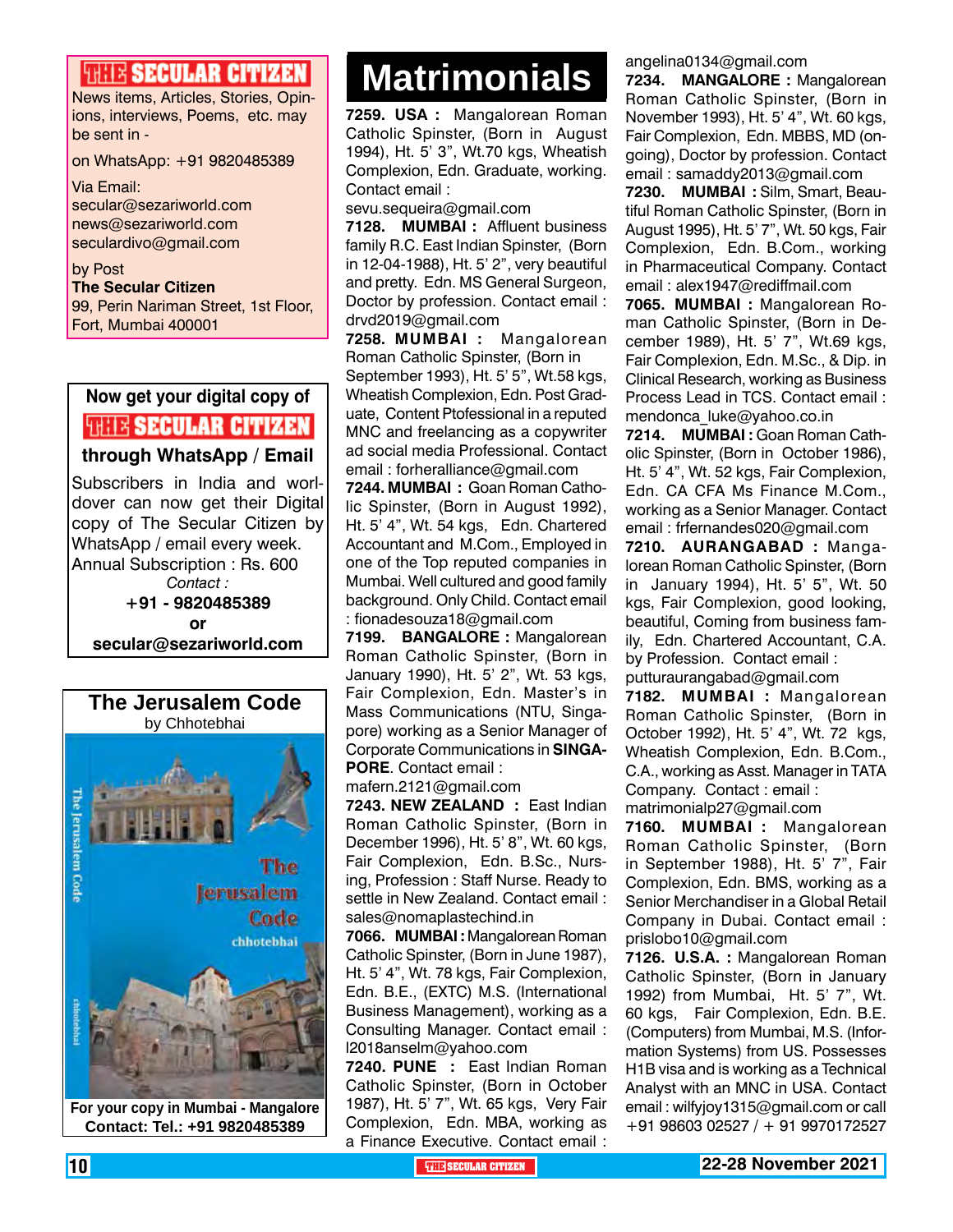

#### *By Peter Castellino*

**Several flowers are associated with All Soul's Day as floral of-<br>ferings for the dead and include<br>the following :**with All Soul's Day as floral offerings for the dead and include the following :-

Marigold are called flowers of the dead cempaseichi or flor de muerto are bright orange and yellow flowers whose fragrance attracts souls to the altar and believed to lure souls back from the dead to the land of the living with their vibrant colours and powerful scents and their bright colours of fiery orange and red hue represents the sun's warmth joy optimism and good luck and dark emotions like jealousy grief and mourning celebrates life instead of death and are linked to the sun's powerful strength and represents the person's inner power strength and lives and a feeling of despaired love of a loved person who dies or a broken relationship and are Mexico's native flower first used by the Aztecs and is used on the Mexican holiday Dea de los muertos or day of the dead and in western culture represent positive emotion and energy and the flowers fiery orange and red hue represent the sun's warmth joy optimism and good luck .

White Carnations were Renaissance era and wedding flowers exchanged by couples and symbolize faithfulness and are popular Mother's Day flowers for people who guided you when young and have more meaning when placed on the grave of someone close

to your heart and its petals and elegant shape symbolize remembrance.

Pink Carnations are a mother' image and her love for her children and these flowers sprouted when Mary shed tears at Jesus's crucifixion and are a great thank you gift for someone leaving a lasting impact on one's life and their long- lasting blooms show gratitude and resemblance.

Statice / Sea Lavender fills bouquet blooms beautifully due to its thick violet cluster flowers and compliments large peonies and roses in a bouquet are placed on a memorable person's grave and symbolize remembrance like white carnations.

Gladiolus or sword lily is not the bouquet's star but has striking flower spikes and colours for a departed person's favourite hues and it means remembrance and are very memorable for an unforgettable beloved and its name comes from the Latin word gladius meaning sword because of the flower's shape which ancient Roman gladiators wore around their necks to help them win and protect them from death but they also represent remembrance, sincerity and integration.

Red Roses are favourite Valentine's Day given with chocolates and other presents and represent passionate love and respect in a stunning bouquet for someone who has passed away and white roses mean humility and reverence whilst pink represents appreciation of an individual.

Peony flowers are flowers are for relative who asked a relative to celebrate life instead of death and this round and fluffy flower brings smiles instead of sorrow on a grave and its brightly coloured petals and sweet fragrance match its meaning in flower language ie healing.

Alstroemeria is a dainty flower in white , red yellow and pink etc that symbolizes friendship for a close friend and tributes to the long and colourful life you had with your friend .

Cyclamen is interesting with its upswept petals and patterned leaves and is good for those who have recently come to terms with their loved one's passing and those who did not have a chance to say goodbye and symbolize resignation and farewell.

Forget -Me - Not 's name means something to do with memory especially positive memories and its tiny blue flowers grow closely together in a spiraling curve making them a light hearted to a lush bouquet.

Daisies come in different colours and white daisies on All Soul's Day symbolize innocence and purity and positivity and cheerfulness and remind people of their loved departed person's personality.

Chrysanthemums worldwide symbolize death and are popular offerings for the dead and in Asia represent longevity , fidelity , joy and optimism and its colours have important meanings with red meaning love and deep passion, yellow neglected love or sorrow and white for loyalty and honesty .

Anthuriums are a flower to show love for those who have passed away and with their distinct open heart-shaped structure represent hospitality.

Orchids are exotic flowers that represent undying love and the most common orchids used on All Soul's Day is pink or white.

Thus we see the importance of flowers on All Soul's Day .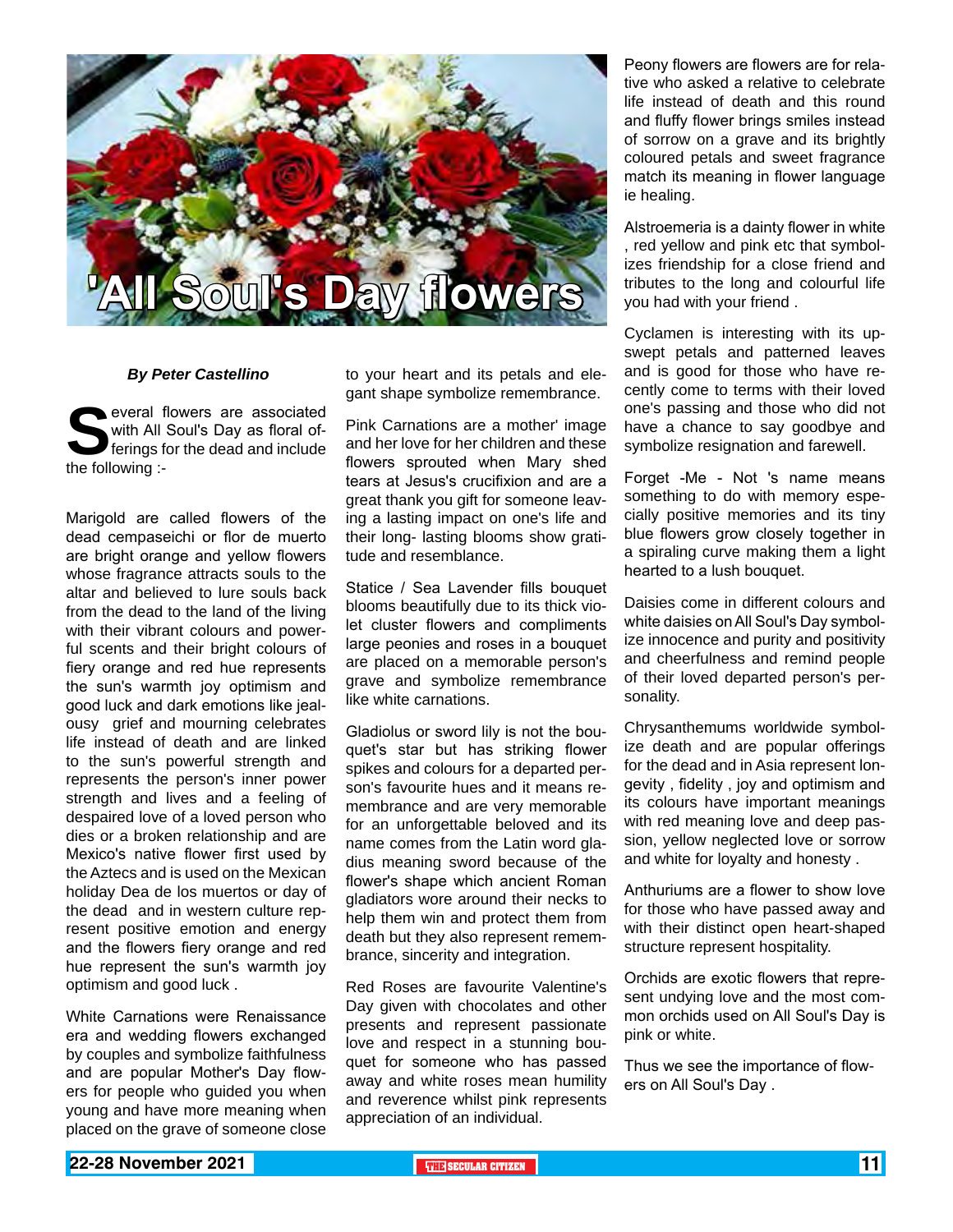#### **School Jokes:**

Q: Why did the student throw his watch out of the school window? A: He wanted to see time fly.

Q: Why do they never serve beer at a math party?

A: Because you can't drink and derive.

Q: What do you say when you are comforting a grammar nazi?

A: There, Their, They're

Q: What's another name for Santa's elves?

A: Subordinate Clauses.

- Q: Why did the student take a ladder to school?
- A: Because he/she was going to high school!

\*\*\*\*\*

### **Algebra Jokes:**

- Q: Why was the student afraid of the y-intercept?
- A: She thought she'd be stung by the b.
- Q: Who invented algebra? A:
- A Clever X-pert.

Q: What do you call friends who love math?

A: algebros

Q: What does Algebra and my dick have in common?

A: They're both hard for you.

Q: Why wont Goldilocks drink a glass of water with 8 pieces of ice in it? A: It's too cubed.

Q: What is the hidden math term? BOLA BOLA

A: Parabolas (pair of bolas)

Q: What do you get when you cross an algebra class with the prom? A: The quadratic formal.

Q: What do you get when you cross a mountain climber and a mosquito? A: Nothing! You know you can't cross a scalar and a vector.



Q: Why is an algebra book always unhappy? A: Because it always has lots of problems.

#### **JFK New York (CNN):**

At John F. Kennedy International Airport today, a Caucasian male (later discovered to be a high school mathematics teacher) was arrested trying to board a flight while in possession of a compass, a protractor, and a graphical calculator.

\*\*\*\*\*

According law enforcement officials, he is believed to have ties to the Al-Gebra network. He will be charged with carrying weapons of math instruction.

\*\*\*\*\*

#### **History vs Math**

Once a math teacher and a history teacher had a fight wheather maths is better or history........... History teacher: I will call all of Stalins army and kill you.

Math teacher: Then I will put all the army in the bracket and multiply it by zero.

#### \*\*\*\*\*

Q: What is the difference between a mathematician and a philosopher?

A: The mathematician only needs paper, pencil, and a trash bin for his work - the philosopher can do without the trash bin.

#### \*\*\*\*\*

#### **Catholic School**

A father who is very much concerned about his son's bad grades in math decides to register him at a catholic school.

After his first term there, the son brings home his report card: He's getting "A"s in math.

The father is, of course, pleased, but wants to know: "Why are your math grades suddenly so good?"

"You know", the son explains, "when I walked into the classroom the first day, and I saw that guy on the wall nailed to a plus sign, I knew one thing: This place means business!"

#### \*\*\*\*\*

#### **Human Body**

The teacher asks, "Flora, what part of the human body increases ten times when excited?"

Flora blushes and says, "That's disgusting, I won't even answer that question."

The teacher calls on Johnny: "What part of the human body increases ten times when excited?"

"That's easy," says Johnny. "It's the pupil of the eye."

"Very good, Johnny," responds the teacher. "That's correct."

She then turns to Flora and says, "First, you didn't do your homework. Second, you have a dirty mind. And third, you're in for a BIG disappointment." \*\*\*\*\*

#### **Bad Student**

One day I went into school all puzzled and said to my teacher "Miss will i get into trouble for something i havent done ?"

She said "No why"

I said " Because I havent done my homework. \*\*\*\*\*

Mom: What did you learn in school? Son: Not enough I have to go back again tomorrow.

#### \*\*\*\*\*

Q: What gets white as it gets dirty? A: Chalkboard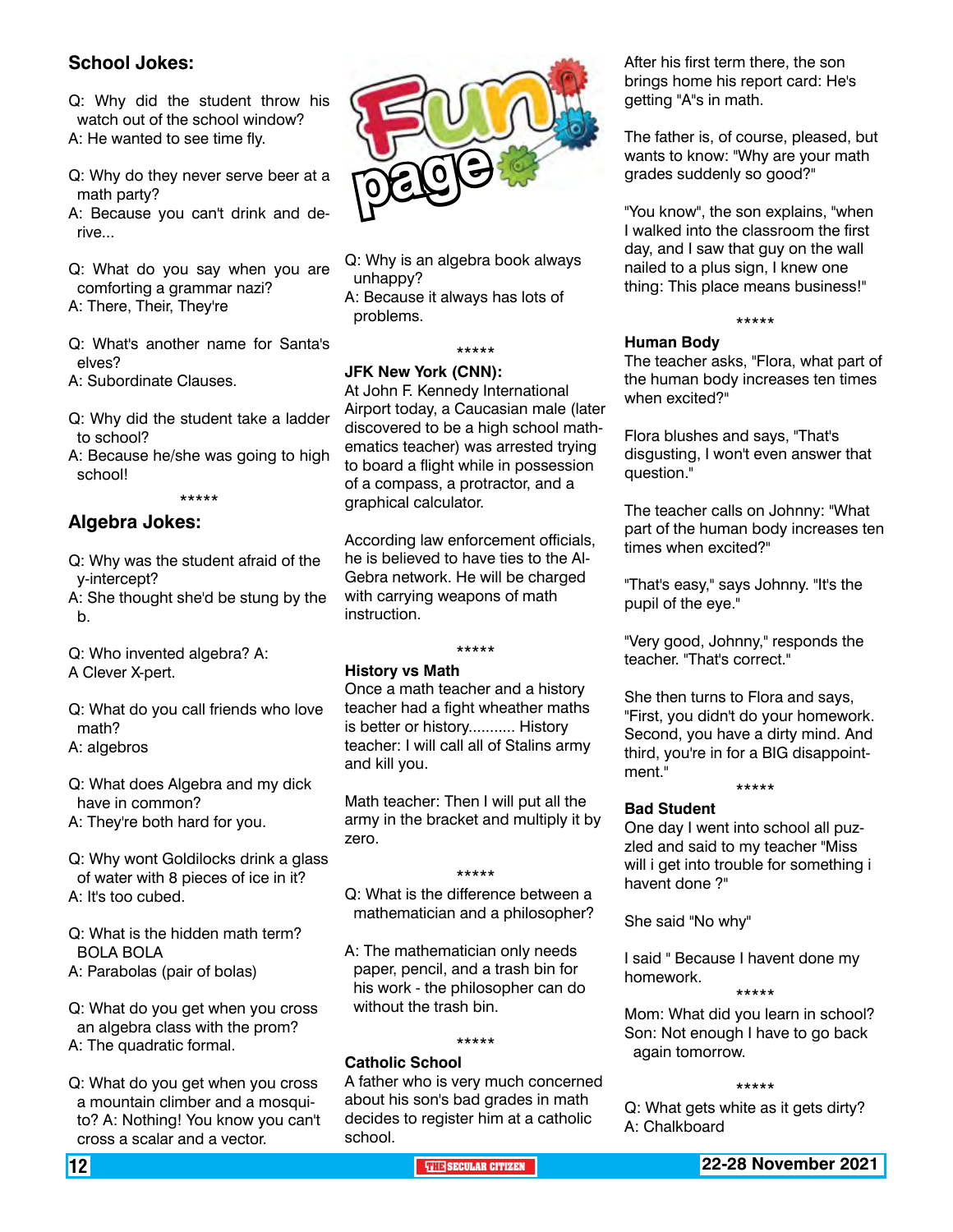

ove is a personal commitment.<br>
It is to be taken seriously. Love<br>
does not mean that a couple<br>
may 'fall out of love'. Know the mean-It is to be taken seriously. Love does not mean that a couple ing of true love, and that is, "Love never gives up, never loses faith, is always hopeful and endures through every circumstance." (1Cor.13:7).

Love leads to marriage. And the sacrament of marriage is to be defended and protected, for better or worse.

The fundamental truth on the nature of marriage is that the sacramental character of matrimony is a sacrament of the New Law. The core essence of a Christian nuptial has always been a profound conviction that it confers an **BY MELVYN BR** interior divine blessing

#### *"Marriage is primarily a matter of mutual destiny", said Herman Alexander von Keyserling.*

2022 by God's grace will bring a year of fresh hope, trust and promise; according to the Christian tradition of faith and belief in the One True God who forgives, waiting to embrace the sinner and those seeking the truth.

Every month throughout the coming year is to welcome Christian couples in a spiritual blessing, to change the world for a better vision, by their love. Mark Zuckerberg, CEO of Facebook and his wife prepared an open letter to their newborn daughter: "We want you to grow up in a world better than ours today".

According to the British writer, Gerald Brenan, "In a happy marriage it is the wife who provides the climate, the husband the landscape".

The institution of marriage started with our first parents, Adam and Eve, and was later affirmed by the

coming of our Lord Jesus Christ. We discover in the study of the gospels that elaboration on the subject was made with firm resolve by the Apostle Paul.

A Christian marriage is always between baptized persons; and by verdict of the New Law is a sacrament for all Christians, an indubitable fact. It was from the 13th century that the sacramental character of marriage became

a dogma.

Marriage is a contract of religious consecration for those who receive it at the altar.

Pope Leo XIII in his Encyclical "Arcanum" (1880), stated: "To the teachings of the Apostles, indeed, are to be

referred the doctrines which our holy fathers, the councils, and the tradition of the Universal Church have always taught, namely that Christ Our Lord raised marriage to the dignity of a sacrament. "

Truly, a Christian marriage is modeled on the spiritual tapestry of the union between Christ and the Church. Marriage on the mundane plain is blessed with being a mysterious symbol of God's love; signifying the supernatural and the divine plan coming together in a bond of true faith. In Saint Paul's letter to the Hebrews, he writes, " Let marriage be held in honor by all …"(Heb.13:4).

To honor the union of a Christian couple is a sign of grace which enters their life; an efficacious power of a great sacrament. There have been, at times, negative attitudes and expressions on conjugal and wedded unions, which ignore the truth, the essence of God's gift to humankind at the moment of their creation.

Let us now glance at what the Bible says about matrimony: Surprisingly, not many followers are aware of the practical uses of marriage as shown in the Bible. It is said that love must take priority in a marriage, often, intimately and seriously. In 1 Corinthians 7:3-4, "The husband should fulfill his wife's sexual needs, and the wife should fulfill her husband's needs. The wife gives authority over her body to her husband and the husband gives authority over his body to his wife".

It is a common human and Christian right for a man and a woman to show respect and love for each other. There are times when the hardest moments in a marriage arrives when love is given by one spouse and the other is unlovable with no show of respect. "So again I say, each man must love his wife as he loves himself, and the wife must respect her husband." (Eph. 5:33.)

A couple should be together in everything. The argument of 'his' and 'hers' is not tolerable, calling for emotional pain and struggle. Marriage is to share. And do not keep secrets or allow your loved one to "handle it all". In the Book of Genesis 2:24 it is written: "This explains why a man leaves his father and mother and is joined to his wife, and the two are united into one." (Gen. 2:24.)

Above all, love God. The more you love God in your life and in your marriage He will help you as a couple to love each other. After all, God is always within your relationship through your times of stress, pain and transparency. He is also there for your joy, victory and happiness. "The Lord himself goes before you and will be with you; he will never leave you nor forsake you. Do not be afraid: do not be discouraged" (Deut.31:8.)

Defend. Protect. And be there for each other. Marriage makes a couple one in the flesh.

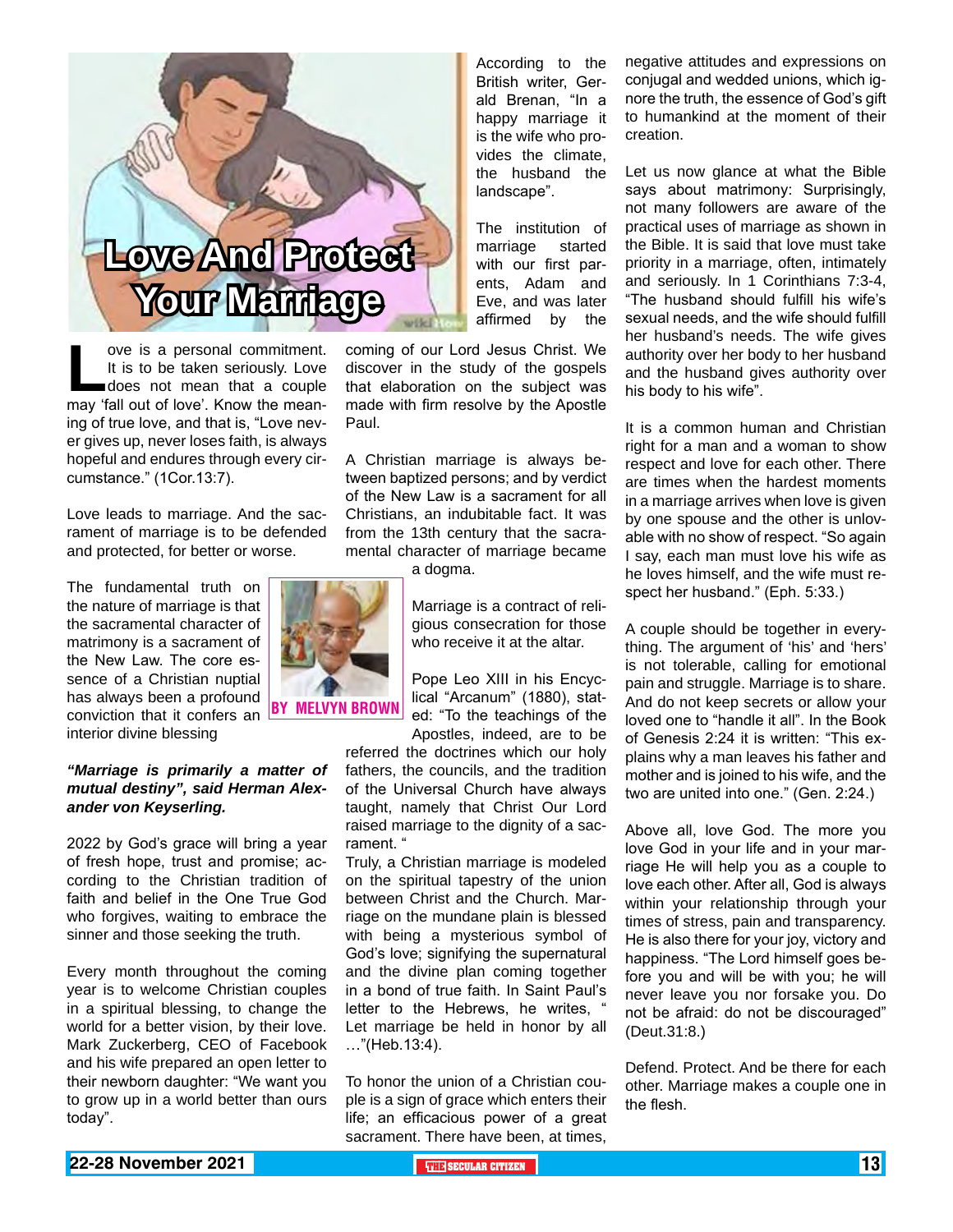# **Synodality A Strange Word….**

#### *by Don Aguiar.*

**W**e as a Church – worldwide<br>
— are preparing for a "synod<br>
Francis is asking us to become "a syn-– are preparing for a "synod on synodality" in 2023. Pope Francis is asking us to become "a synodal Church". And in various places Catholics are preparing for 'synods' of various kinds. But if everyone in the big room is shouting, "Let's have synodality!" over in the corner there is a voice saying, "But I do not even know what that means!" If you sense you do not know what synodality means, that is a good place to be because no one knows exactly what it means.

This is a Synod on synodality, we were told. My first reaction was: what is synodality? The word is real churchy e.g. synodality. What do they translate as in everyday language? Do we mean to make the church "democratic"? Or the top heavy hierarchical structure to remain with some condescension to other members of the baptised? Do we mean all have equal rights in the church? Do we mean that the clerics will have their role assisting in liturgy but the church will be organised by committed and competent hands be they women or laypersons, religious or diocesan?

"Synodality means walking together," we were then told. But this had to be explained several times, and not only to those less educated. Synodality is a strange word, even for the more literate. So, I have a problem with the word used to describe the theme of the Synod because talking about a synodal Church does not attract much attention. It does not make people want to participate in the discussions.

**Please renew your subscription if expired. Mention your subscription no. while sending the renewal amount**

I think this is the case for many lay people. Therefore, we should start by translating this somewhat "learned" word into something that is immediately understandable, even into a slogan that will excite people.

**For Pope Francis, convening a Synod assembly on the synodality of the Church is to make Christians aware of the very nature of the Church: to make a real body by giving importance to all the members.**

This Synod invites all Christians to no longer remain in the situation of passive consumers, but to resolutely commit themselves to the joint action of proclaiming the Good News of Christ.

The stakes are set by its very theme: to journey together in communion and with the participation of all.

The Synod of Bishops' secretariat in Rome has put extensive emphasis on listening -- to God in the Holy Spirit and to one another. But in the Christian tradition, the act of listening is always connected to reading: not just Scripture, but also whatever is conducive to listening to the revelation of God in history and our lives in order to discern the ways God speaks to us today. **The problem is that there are new forms of illiteracy and ignorance today that affect the Church, and this is a key element in understanding why a number of Catholics seem indifferent to or uninterested in the "synodal process". Some of the reticence is rooted in an opposition to Pope Francis or the Second Vatican Council. But the problem is actually much deeper.**

Sexual abuse is rooted in abuse of power, which is very often the first step. While abuse of power can take many forms, many abusers rely on the excessive and, let's say it, clericalist use of secrecy. For decades many Church bodies, including the Pontifical Commission for the Protection of Minors, have repeatedly called for removing the pontifical secret. On December 17, 2019, Pope Francis finally lifted it for cases of sexual violence and abuse of minors committed by members of the clergy. Nevertheless, this is just one step. A culture of secrecy still exists in the Church, for reasons not always justified and or even healthy. This culture continues to contribute to authoritarianism, clericalism and patriarchalism – all attitudes deeply disrespectful of equality among the baptized.

The Indian Catholic Church is presently engaged in a synodal process. Through this process, all in the Church are invited to grow into a deeper sense of what it means to be Catholic — of growing into deeper Communion, of participating in the life of the Church and of reaching out to the world in Mission.

At Jnana Deepa Pontifical Athenaeum, Pune, they are seeking to understand how people are involved in the life of the Church at present. Hence, they are conducting a PILOT SURVEY, to get an initial glimpse of how we see ourselves as 'journeying together' as Church and how they could improve Church functioning.

The response is based on a vast slew of experience of participation in communities and their governance.

Some of it is relevant and some of it is completely irrelevant to today's challenges and opportunities to set the course and manage the conduct of life in the Church. For example, today we can assume greater managerial responsibilities commensurate with qualifications and experience in particular areas of missionary or apostolic

(Contd.. on p. 15)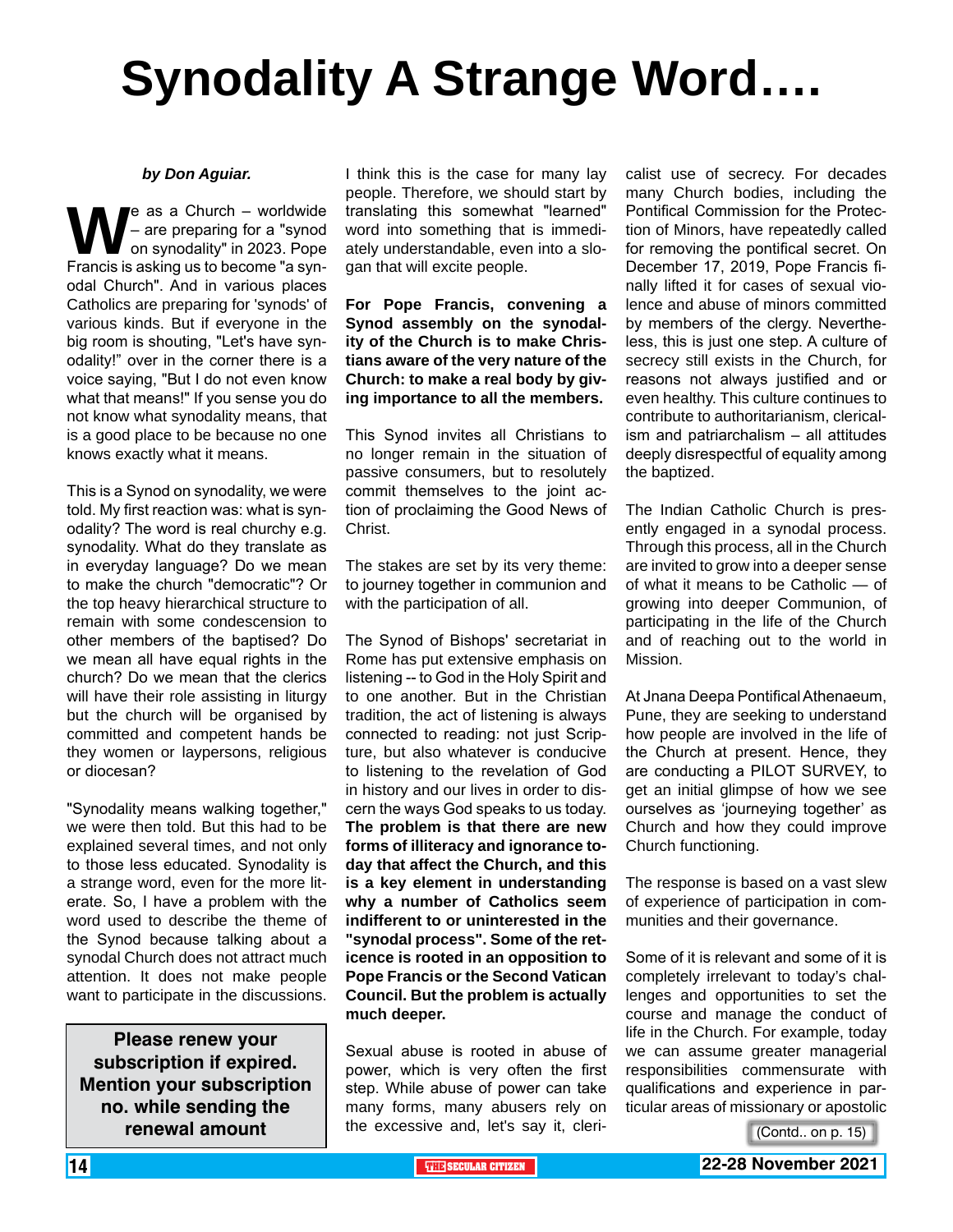#### (Contd.. from p. 14)

activity, whether or not we also hold or have ecclesiastical status as, for example, a cleric may enjoy.

**And then there are those tasks and responsibilities that require the munus or office authorized by the clerical state. And that is exactly where the trouble starts for the exercise of governance in the Catholic Church. Despite all manner of exhortations to share in and participate in governance of the Church, it is simply and practically impossible without the munus that comes with orders.**

Away from the strict boundaries of those ten themes, circulated as an objective pilot survey:

> - Where would the laity fit in the compulsory setting up of catholic associations in every single parish with a lay woman or man as president? This to be different and separate from parish councils with parish priest as chairman?

> - What would be the takeaway for the laity? What do we want the Holy Father to hear from and of the Indian lay faithful?

> - If the Laity at the grass root level are not being looked at, bothered about and consulted by the powers in charge, how are they expected to put forth their desires, demands, opinions through a process of discernment and dialogue?

> - If the consultation can be among various groups of laity, as made out, and there is no hard and fast rule, then will the results be collated to find a place in the final document of the Synode?

In less than a decade "synod" has shifted from being a technical word used by lawyers and Church bureaucrats to being a buzz word – and, apparently, it points to a magic formula that can solve the really deep problems that afflict us in the Church today.

**Synods are very different because only people of a certain status in the Church get to participate and not all those participating get to have an effective say in what is decided. Sometimes, the best that many in a synod without a deliberative or decisive voice or vote can hope for is consultative status. So, synods are not democratic.**

The word 'synodality' continues to recur regularly in Catholic circles. It is a word that didn't even exist a mere few years ago. It was coined by Pope Francis, to express... what? That question is the focus of much commentary.

Of course no dictionary will help us. The word is too new. As yet, synodality has no definition. We have to use linguistic clues to tease out just what Francis is trying to communicate by coining it. Definition will have to await an experience of this new kind of reality. We will only learn what possibilities it contains, as well as its limits, by actual participation in it.

**As made known although it is called the Synod of Bishops, in order for this synodal assembly to be an event for the whole Church and** 

**not only a matter for "clerics", it is important to ensure -- and this is the objective of the general secretariat of the Synod -- the real and effective involvement of the laity in its preparatory phase and its implementation – political scientist opined and asserted that the influence and importance of religion in world politics will grow considerably, and that it will fill the vacuum created by the loss of political ideology – holding the opinion and assertion of the political scientists, will the real and effective involvement of the laity be achieved? Or will it continue as king and subjects?**

The Church is not the private property of the hierarchy, even if it is the hierarchy that is responsible for its proper functioning. We must all be aware of this!

Clearly, Catholics have a long way to go as Catholics have put ever more trust in doing it all from Rome over the centuries. But Catholics can't stay where they are. They will just get bogged down in their own frequent failures to meet the challenges of the times.

# **For all your Printing needs under one roof**

**Books, Folders, Magazines, Office stationary, Leaflets, Handouts, Reports, Cards, Presentations, Religious readings, Designing, Ad designs, Packaging boxes, Cartoons, Exhibition displays, Product Marketing promotional innovations.**

> *Contact:* **The Secular Citizen Tel.: 9820485389**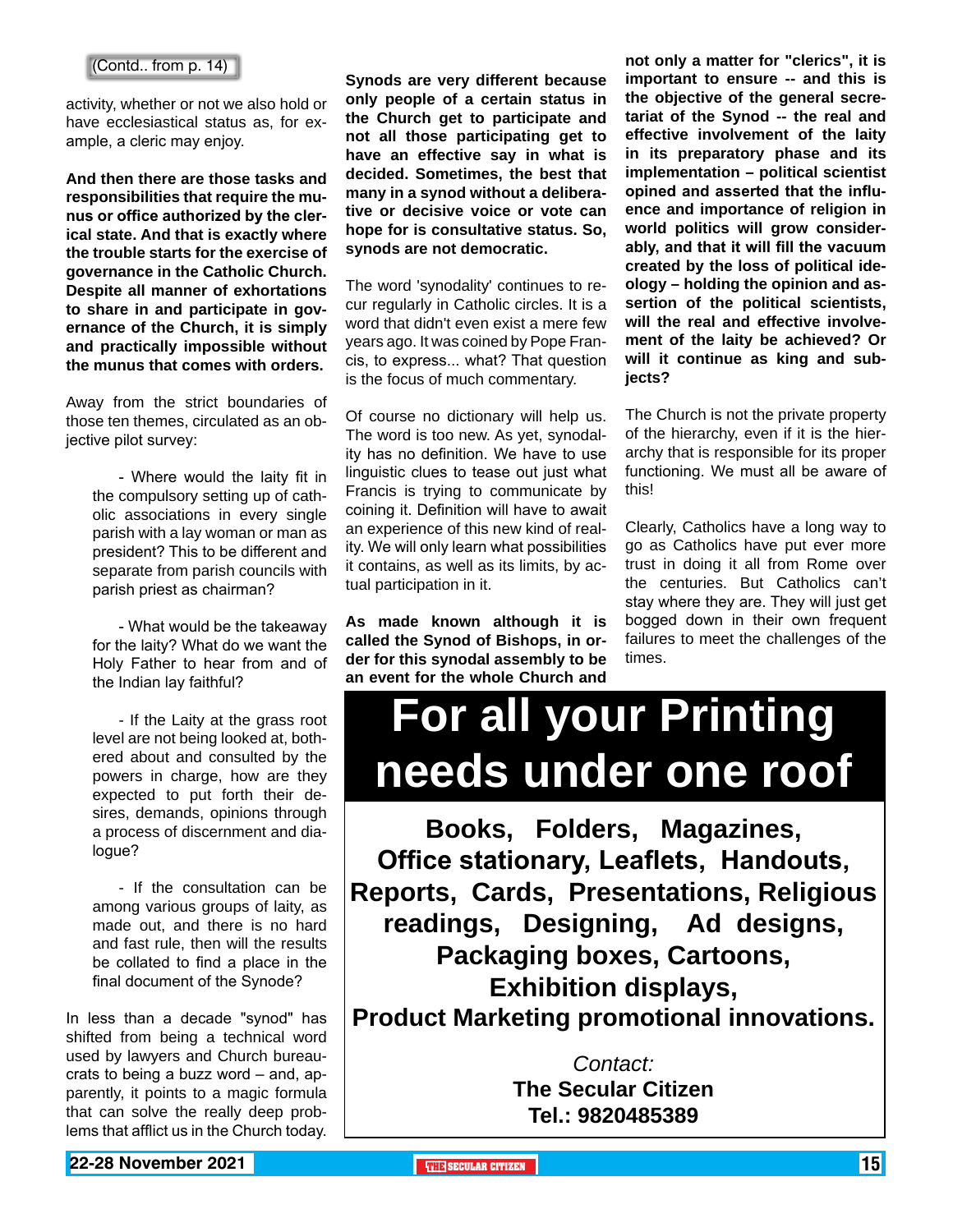# **Royal Christian Family MATRIMONIALS - GROOMS**

**7129. MUMBAI :** Mangalorean Roman Catholic Bachelor, (Born in June1987), Ht. 5' 7", Wt. 60 kgs, Fair Complexion, Edn. B.Com., working in Back Office. Contact email :

roshan7687@gmail.com

**7185. MUMBAI :** Goan Roman Catholic Bachelor, (Born in October 1984) Ht. 5' 10", Wt. 72 kgs, Wheatish Complexion,Edn. B.Com., working for Bank. Contact email :

shaun.neo00.outlook.com

**7119. KUWAIT: Goan Roman** Catholic Bachelor, (Born in November 1989), Ht. 6', Wt.78 kgs, Fair Complexion, Edn. F.Y. B.Com. + 2 yrs Hotel Management Diploma. working in Kuwait. Contact email :

fernandes.clayton@rocketmail.com **7118. MUMBAI :** Goan Roman Catholic Bachelor, (Born in January 1981), Ht. 5' 5", Wt.87 kgs, Wheatish Complexion, Edn. Graduate, working in Dhoha Metro, in Doha Qatar. Contact email :

josephfernandes10@yahoo.com

**7116. MUMBAI :** Goan Roman Catholic Bachelor, (Born in December 1988), Ht. 5' 9", Wt.79 kgs, Wheatish Complexion, Edn. Masters in Financial Management, working for US based Investment Bank in Compliance and Audit dept. Contact email :

williamgonsalves123@gmail.com **7114. GOA :** Goan Roman Catholic Bachelor, (Born in January 1973), Ht. 5' 5", Wt.70 kgs, Fair Complexion, Edn. 12th  $+$  Dip. in Technical Field, working as a Projectionst in **KUWAIT**. Contact email :

hilarylobo48@gmail.com

**7226. CANADA :** Canadian Citizen Mangalorean Roman Catholic Bachelor, (Born in August 1990), Ht. 5' 4", Wt. 59 kgs, Fair Complexion, Edn. M.Sc., in Environmental Science and

#### **Important Notice**

Telephone no. of candidate will be printed only with the consent of members. For Tel. Nos. Please contact: +91- 9820473103 / 9820485389 or Email : royalchristianfamily@gmail.com

in Energy Management postgraduate degrees from the University of Toronto. Working for a reputed company as Energy Management Analyst in Totonto. Contact email :

francisper@gmail.com

**7110. MUMBAI :** Goan + East Indian Roman Catholic Bachelor, (Born in December 1984), Ht. 5' 10", Wt.85 kgs, Wheatish Complexion, Edn. B.Sc. IT, working as a Server Engineer. Contact email :

fernandes.raymond@gmail.com

**7104. MUMBAI :** Mangalorean Roman Catholic Bachelor, (Born in August 1975), Ht. 5' 3", Wt. 95 kgs, Wheatish Complexion, Edn. H.S.C., working as a Office Assistant. Contact email :

agnelo.nazareth1975@gmail.com

**7088. MYSORE :** Mangalorean Roman Catholic Bachelor, (Born in March 1983), Ht. 5' 9", Wt. 70 kgs, Fair Complexion, Edn. MBA. Marketing. well employed. Contact email : vishwasturners@yahoo.com

**7084. MUMBAI :** Mangalorean Roman Catholic Bachelor, (Born in May 1956), Ht. 5' 7", Wt. 70 kgs, Wheatish Complexion, Edn. 9th std., working as a Machine Operator. Contact email : fern.gilbert54@gmail.com

**7083. MUMBAI :** East Indian Roman Catholic Bachelor, (Born in November 1985), Ht. 6', Wt. 68 kgs, Wheatish Complexion, Edn. M.Com., PGDLM, PGDSM, working as PPM & Data Engineer in Shipping Company. Contact email :

ryan.intermilan@yahoo.co.in

**7079. MUMBAI :** Mangalorean Roman Catholic Bachelor, (Born in December 1962), Ht. 5' 5", Wt. 67 kgs, Fair Complexion, Edn. B.Com., Inter MBA, working as a Manager. Contact email : archielewis.al@gmail.com

**7265. MUMBAI :** Mumbai born and

To Place Your Matrimonial Advertisement Call: +91 - 9820485389 or 9820473103

\* Check your email at least once a week. \* Members are requested to inform us when they are settled, so that publication of their details can be discontinued.

broughtup Mangalorean Roman Catholic Bachelor, (Born in Masrch 1993), Ht. 6', Wt. 85 kgs, Fair Complexion, Edn.ME MTech.,Construction Management, currently working as an Asst. Manager L&T in Ahmedabad. Contact email :

jovelpicardo@gmail.com

**7263. MUMBAI :** East Indian Roman Catholic Bachelor, (Born in October 1989), Ht. 6', Wt. 70 kgs, Wheatish Complexion, Edn.MBA - Human Resource Development Management, working at a Mutual Company. Contact email : joulem15@gmail.com

**7257. MUMBAI :** Roman Catholic Bachelor, (Born in September 1991), Ht. 5' 11", Wt. 74 kgs, Wheatish Complexion, Edn. PGDM Marketing, Occuptation :Marketing Professional. Contact email : craig\_v@hotmail.com **7249. MUMBAI :** Mangalorean Roman Catholic Divorcee, (Born in November 1956), Ht. 5' 7", Wt. 75 kgs, Wheatish Complexion, Edn. S.Y.B.A., Retired and well settled. Contact Mob.: 9221792354 or Email :

collinmonteiro58@yahoo.com

**7242. MUMBAI :** East Indian Roman Catholic Bachelor, (Born in December 1992), Ht. 5' 8", Wt. 60 kgs, Fair Complexion, Edn. MCA / MCS, working as a Software Developer. Contact email : mayapereira\_2000@yahoo.com

**7241. POO NA :** Goan Roman Catholic Bachelor, (Born in June 1988), Ht. 5' 7", Wt. 65 kgs, Wheatish Complexion, Edn. B.Com., Post Graduation Banking and Finance, working for Bank. Contact email :

matri0688@yahoo.com

**7237. MUMBAI :** Mangalorean Roman Catholic Bachelor, (Born in July 1990), Ht. 5' 8", Wt. 70 kgs, Wheatish Complexion, Edn. M. Eng., MBA., PGDM., working as an Asst. Engg. Manager. Contact email : dannypinto@gmail.com

**If not settled within a year, renew your membership atleast two months in advance to continue the service uninterrupted.**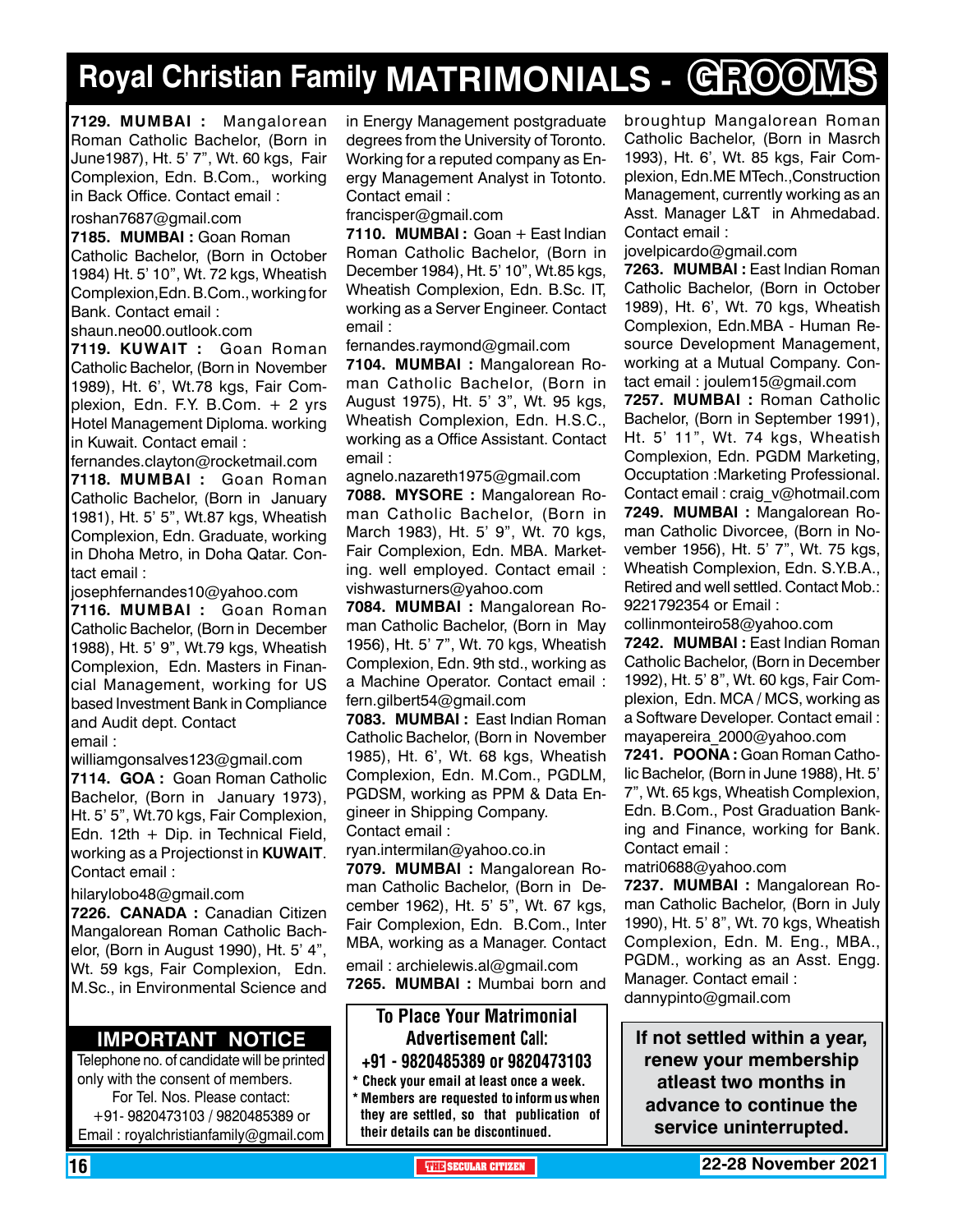# **Royal Christian Family MATRIMONIALS - BRIDES**

**7267. MUMBAI :** Mangalorean Roman Catholic Spinster, (Born in August 1993), Ht. 5' 1", Wt. 75 kgs, Wheatish Complexion, Edn. M.Com., working as an Admin. Contact email : jovita.rodrigues79@gmail.com

**7247. MUMBAI :** Mangalorean Roman Catholic Spinster, (Born in August 1989), Ht. 5' 3", Wt. 77 kgs, Wheatish Complexion, Edn. M.Com., Teacher by profession. Contact email : doreen.veigas@gmail.com

**7204. MUMBAI :** Goan Roman Catholic Spinster (Born in October 1989), Ht. 4' 11", Wt. 50 kgs, Wheatish Complexion, Edn. Graduate, PGD in Broadcast Journalism, working for National News Channel in **Bangalore**. Contact email :

stacypereira89@gmail.com

**7239. CANADA :** Mangalorean Roman Catholic Spinster, (Born in February 1992), Ht. 5' 2", Wt. 55 kgs, Wheatish Complexion, Edn. Completed Bachelor of Electical Engineering in Toronto. working at a MNC in Toronto. Contact email :

walkdowntheaisle2@gmail.com

**7197. MUMBAI :** Goan Roman Catholic Spinster, (Born in April 1995), Ht. 5' 1", Wt. 55 kgs, Wheatish Complexion, Edn. Graduate & pursuing MBA in Hotel and Tourism, working as a Travel Executive in Sharp Travel Private Limited. Contact email : joseph.monteiro84@yahoo.com, Mob. : 9869860580.

**7176. MUMBAI :** Mangalorean Roman Catholic Spinster, (Born in February 1996), Ht. 5' 3", Wt. 48 kgs, Fair Complexion, Edn. M.A. B.Ed., Teacher by profession. Contact email : ektaseq@gmail.com

**7194. MUMBAI :** Goan Roman Catholic Spinster, (Born in July 1989), Ht. 5' 1", Wt. 55 kgs, Wheatish Complexion, Edn. M.B.A. (HR), HR by profession. Contact email : dsouza.elvina3@gmail.com

**Royal Christian Family Helps In Choosing The Right Life-Partner Serving Since 41 Years 7174. MUMBAI :** Mangalorean Roman Catholic Spinster, (Born in September 1990), Ht. 5' 6", Fair Complexion, Beautiful, Edn. B.Com., MBA, PGDM, working for a Ad Agency in Toronto, **Canada**. Contact email : roshanmehra@hotmail.com

**7192. MUMBAI :** Goan Roman Catholic Spinster, (Born in December 1988), Ht. 5' 5", Wt. 63 kgs, Wheatish Complexion, Edn. B.A., Diploma in Interior Design (MDID), working as a Sales Professional in the Private Sector. Contact email :

especiosa.dias@legrand.co.in

**7173 BANGALORE :** Mangalorean Roman Catholic Spinster, (Born in December 1989), Ht. 5' 5", Wt. 65 kgs, Fair Complexion, Edn. Bachelor of Engineering in EEE, working as a Sr. Engineer. Contact email : clara.kalare@gmail.com

**7169 MUMBAI :** Roman Catholic Spinster, (Born in September 1992), Ht. 5' 1", Wt. 50 kgs, Wheatish Complexion, Edn. MBA in Event Management. Contact email :

rosypetters74@gmail.com

**7170 MUMBAI :** Mangalorean Roman Catholic Spinster, (Born in August 1996), Ht. 5' 7", Wt. 80 kgs, Fair Complexion, Edn. Graduate, working for Bank. Contact email :

jenniferdmello25@gmail.com

**7163 MUMBAI :** Tamilian Roman Catholic Spinster, (Born in December 1991), Ht. 5'3", Wt. 41 kgs, Wheatish Complexion, Edn. B.Com.,PGDM in HR working as a Receptionist. Contact email : dafrin1991@gmail.com

**7167 MUMBAI :** Goan Roman Catholic Spinster, (Born in October 1987), Ht. 5' 4", Fair Complexion, Edn. BMS. M.Com., and MBA, working as a Business Analyst. Contact email : soulmateforlife2019@gmail.com

**7161 MUMBAI :** Roman Catholic Spinster, (Born in July 1986), Ht. 5'6", Wt. 62 kgs, Wheatish Complexion, Edn. B.Sc. Science, Masters in Mass

#### **Important Notice**

Telephone no. of candidate will be printed only with the consent of members. For Tel. Nos. Please contact: +91- 9820473103 / 9820485389 or Email : royalchristianfamily@gmail.com

Media, working as a Asst. Accounts Director. Contact email :

padmarrao@gmail.com

**7162 MUMBAI :** Mangalorean Roman Catholic Spinster, (Born in September 1993), Ht. 5'5", Wt. 58 kgs, Wheatish Complexion, Edn. B.A., working as a Secretary. Contact email : t.banze@rediffmail.com

**7149 GUJRAT :** Anglo Indian Catholic Spinster, (Born in July 1991), Ht. 5'2", Wt. 60 kgs, Wheatish Complexion, Edn. MBA, PGDM., working. Contact email :

barnes.rufina@yahoo.com

**7158 MUMBAI :** Mangalorean Roman Catholic Spinster, (Born in August 1986), Ht. 5'1", Wt. 64 kgs, Wheatish Complexion, Edn. B.A., working as a Patient Care Manager. Contact email :

ceciliacookie@gmail.com

**7148 MUMBAI :** Smart, goodlooking, Roman Catholic Spinster, (Born in November 1993), Ht. 5'2", Wt. 40 kgs, Fair Complexion, Edn. H.S.C., having own business. Contact email : teresa.joseph.1993@gmail.com

**7156 MUMBAI :** Mangalorean Roman Catholic Spinster, (Born in November 1993), Ht. 5'1", Wt. 65 kgs, Fair Complexion, Edn. MBA., working in an IT Company as an Executive Assistant. Contact email :

mumbai.lavi@gmail.com

**7147 MUMBAI :** Goan Roman Catholic Spinster, (Born in July 1992), Ht. 5'4", Wt. 65 kgs, Fair Complexion, Edn. MBA Finance, working as a Fund Accountant. Contact email : stefsasha09@gmail.com

**Registered members can publish their ad in all the 50 issues in a year for Rs. 8000 only.**

If you wish to publish your matrimonial classified advertisement in all the 50 issues in a year, you can do so for an amount of Rs. 8000 only.

### To Place Your Matrimonial Advertisement Call:

- +91 9820485389 or 9820473103
- \* Check your email at least once a week. \* Members are requested to inform us when they are settled, so that publication of their details can be discontinued.

**22-28 November 2021 THE SECULAR CITIZEN** 17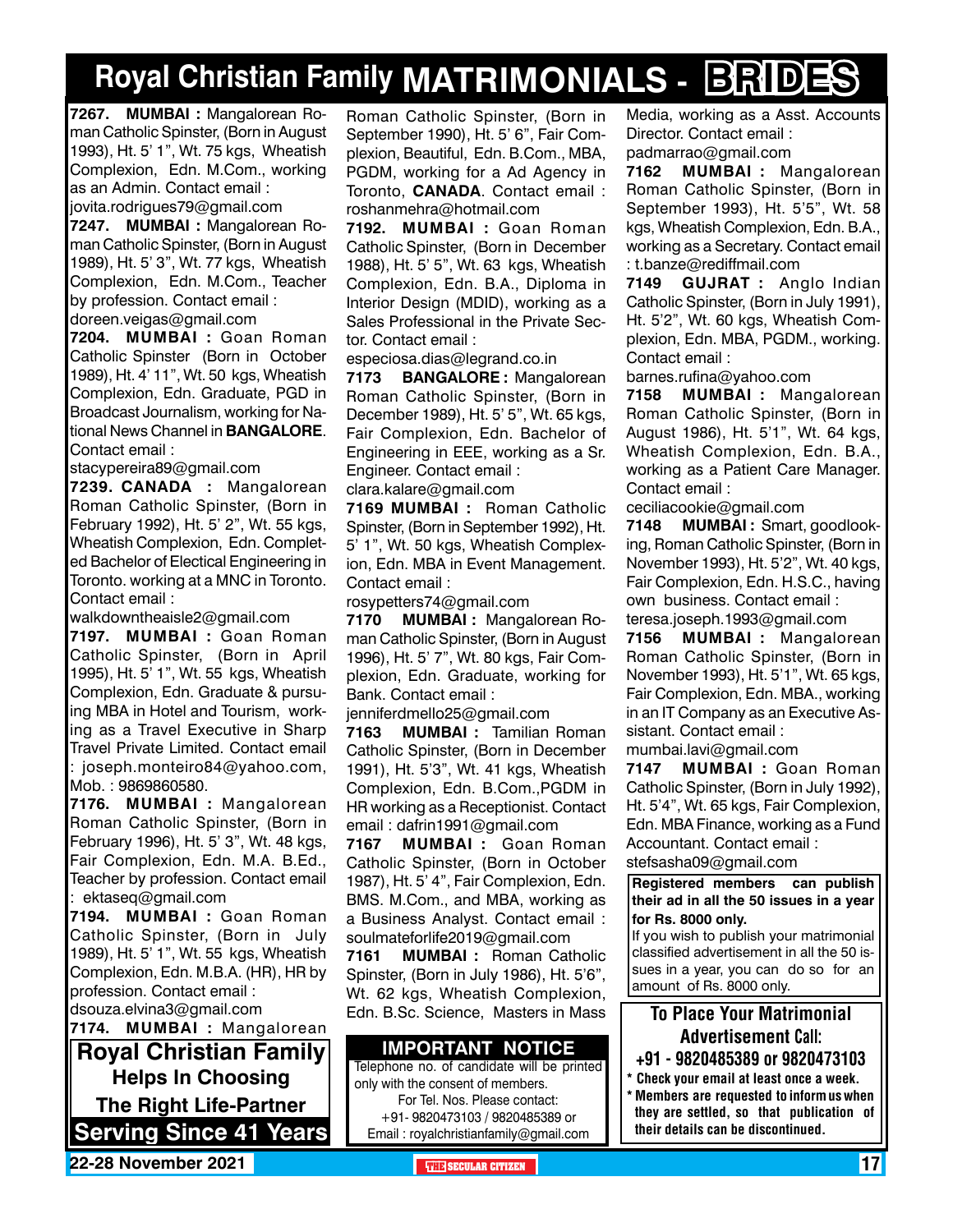## **The Habit of Reading**

There was an interesting Editorial in a newspaper sometime last week (Herald 8 November 2021) entitled, Reading should always be in vogue. I think it was apt, against the backdrop of the situation prevailing in the world today. There is no doubt that the pandemic has affected our lifestyle in many respects. Education for instance, with school & office have gone online, children and adults seem to have forgotten how to read from a book. It is now the mobile or the Laptop. The Editorial included a nice quote which says, "A book is a gift one can open again and again". Those of us who are adults, especially senior citizens, would definitely vouch for this.

The habit of reading has been inculcated in us from a very young age and we would have patience to read magazines, newspapers, even fat volumes of novels, etc. Today, in view of the pandemic, one shudders to think of the future of those children who have lost their very foundation in education. Leave alone the question of reading, it is believed that these children do not even know how to handle a pencil or pen. Recently, a WhatsApp message has been in circulation - a cartoon portraying a mother and a child with a book in hand, and the mother is telling him, "It's called reading. It's how people install new software in their brains!". Today's younger generation may be reading on mobiles or tablets but it's doubtful if they have the patience to read large content. The media today is offering snippets on the electronic media to cater to the needs of today's generation. At the end of the day, there is no doubt that the joy of reading knows no bounds. It is a joy to hold a book or a newspaper or a magazine in hand, and read. I like the statement in the Editorial which says, 'reading is an investment that pays rich dividends in life!'

> *—Melville X. D'Souza Orlem, Malad West, Mumbai*

## **The Gentleness of Kiss**

Hai Kiss, hai kiss, where are you from Tell us dear, what is your provenance ?

Has all human Civilization disappeared Has the love of mothers not recognized ? My provenance is unrecorded history As old as mother's feeding, wrapped in kiss

O, it was even in ancient Civilization It was the loving mothers of all beings Who cared to feed the young ones The nature divised it's own ways

There was no food processor or mixie Only the beaks and the teeth did the job They chewed up the food for their babies And spat into their tiny mouths

Their beaks, their lips ,their tongues How they smoothed off in motherly love The human mother gave her bosom And her babe drank with a kiss of mouth

It was sheer pleasure for mum and babe The feeding through the touch of lips Progress came and culture evolved Parents displayed love by a kiss

The first recorded kiss was from Jacob to Isaac Isaac called Jacob and gestured to come close And said "give me a kiss, my son" Jacob came close and planted a kiss on papa

Isaac said " Behold the smell of my son Is the smell of field , the Lord blessed" How earthly, how human Our ancestors valued this simple act !

Kiss is a romantic sign between lovers And electricity flows to and fro For this graceful loving act Husband and wife are richly blessed

It is also loving,religious and divine. The priest kisses the Altar many a time We kiss the hand of the priest. The ring of bishops, the faithful kiss

We kiss siblings, parents and grandparents We kiss the spouse without count

So what is in a kiss so thrillsome? Yes it is exchange of message of love It is communication of love and closeness From the overflow of heart ,the mouth speaks

This is why kiss became history of humans And it is merged into human culture Kiss blazes romance and love It is also filial and religiously divine

*—K. C. Thomas*

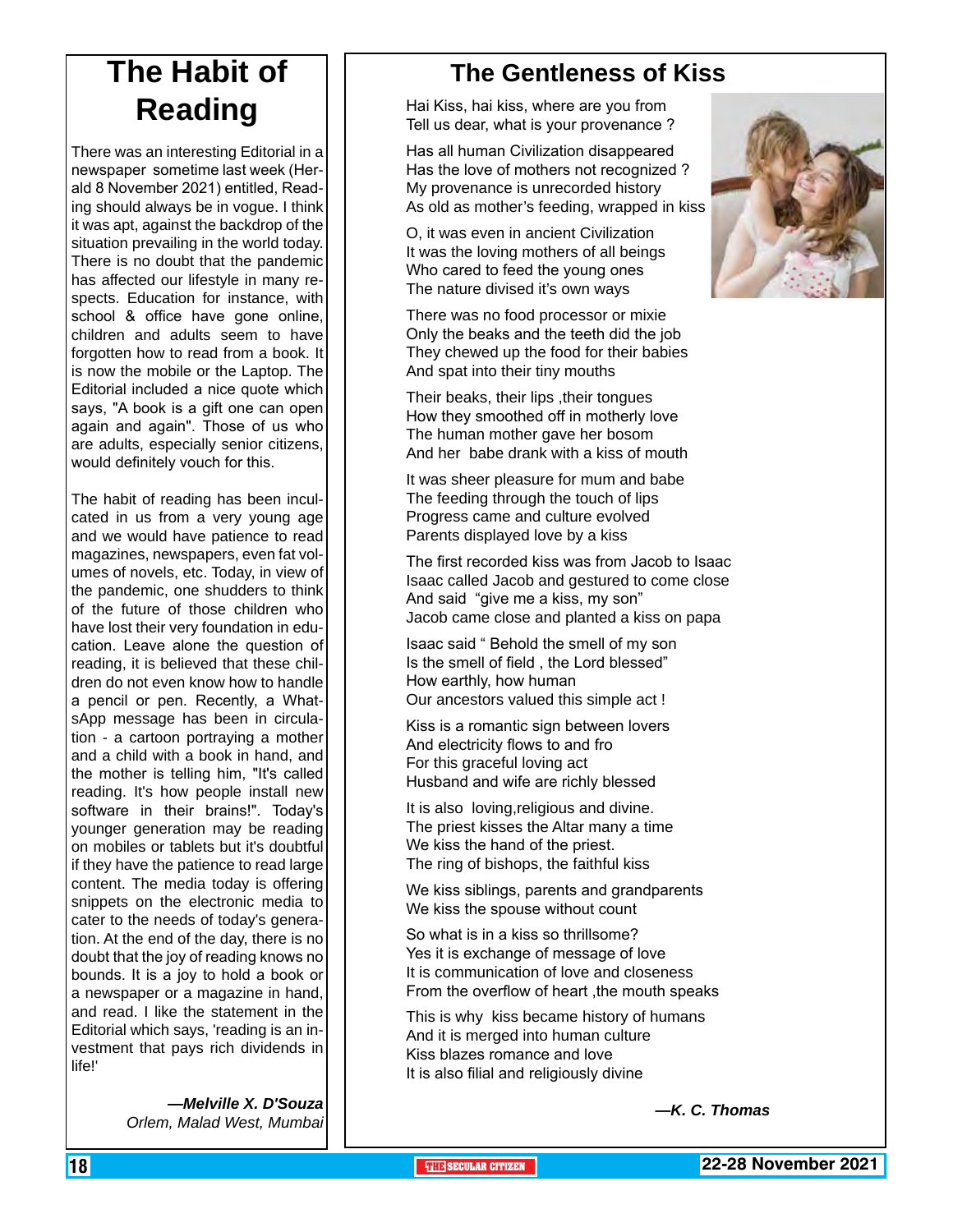## **GREEN DIWALI DHAMAKA**



*Green Diwali Dhamaka at Auxilium Skills Academy* (ASA), Wadala, Mumbai, from 30th October 2021 to 5th November 2021 had 60 students, 10 staff and 10 Salesian sisters present. Sr Rosaline Pereira FMA (CEO of ASA) inaugurated the event by lighting each wick of the oil lamp with values of Hope, Love, Peace, Joy, Respect and Honesty. This was followed by a Prayer Dance by the Information Technology Enabled Service



(ITES) students, a speech on the importance and significance of Diwali, culminating in a mesmerizing melody presented by the Beautician Course students. All the students grooved the floordancing, after which Sr Rosaline addressed the students with a motivational message on the importance of Education and Skills in Life.

Dr (Sr) Mudita Menona Sodder RSCJ, a gold medalist from the Mumbai University and a specialist in



Integral Ecology was invited by Sr Rosaline to train staff and conduct Ecological Sessions, Games and Fun Activities for all. She began with a very meaningful Prayer Session, *Love the Essence of Life and an Earth Meditation* for all. She also gave a session on Eco-Spirituality for the Salesian sisters and a Green *Diwali Dhamaka Day* for the ASA students.



This began with a song entitled, *Who is Responsible?* Then followed a short Eco-Prayer Service. With the *Go Green, Breathe Green and Live Green* Model, she shared her own touching experiences with nature, and explained how trees communicate with, and help each other. Sai Paranjpe's 90-minute film *Chaka Chak,* an Eco-film with dollops of humour, anda clever mix of fact andfantasy, regaled the young minds.Sr Sodder is convinced that children and youth are the best changemakers. The film had a lesson for all -i.e. stop using plastic bags, segregate waste, opt for tanks for Ganapati immersion etc.

Explaining the importance and diversity of insects, she invited the group to an Art from Waste Eco-Game, *Be an Insect Detective and Invent your own imaginary insect.* Insect *Plastica* who gobbled down tons of plastic and easily digested it, was crowned the King Insect, while Insect *Happy-Go-Luck*y who went around spreading happiness and good luck was garlanded the *Queen Insect.*



Sr Magdalene Sequeira FMA,the Superior of the Auxilium Convent and the sisters pitchedin with a super



*Diwali Fest* for the 12 Support Staff of Auxilium School. A short Prayer Service in Marathi was organized in the community chapel by Sr Kalyani FMA andteam. The dressed-to-kill support staff of the school then enthusiastically participated in the Diwali Competitions in pairs. The fresh Rangoli, Diya Competitions, interspersed by innovative Games was organized by Sr Betty Menezes FMA. The 7-Day Dhamaka culminated with a grand lunch for the support staff prepared by the sisters, prize and gift giving and much more! All in all, it was an impressive, nostalgic, eye-opening and memorable week for all.

> Reported by Lenzil Fernandes and Kenneth Colaco, Staff of ASA, Wadala 6th November 2021